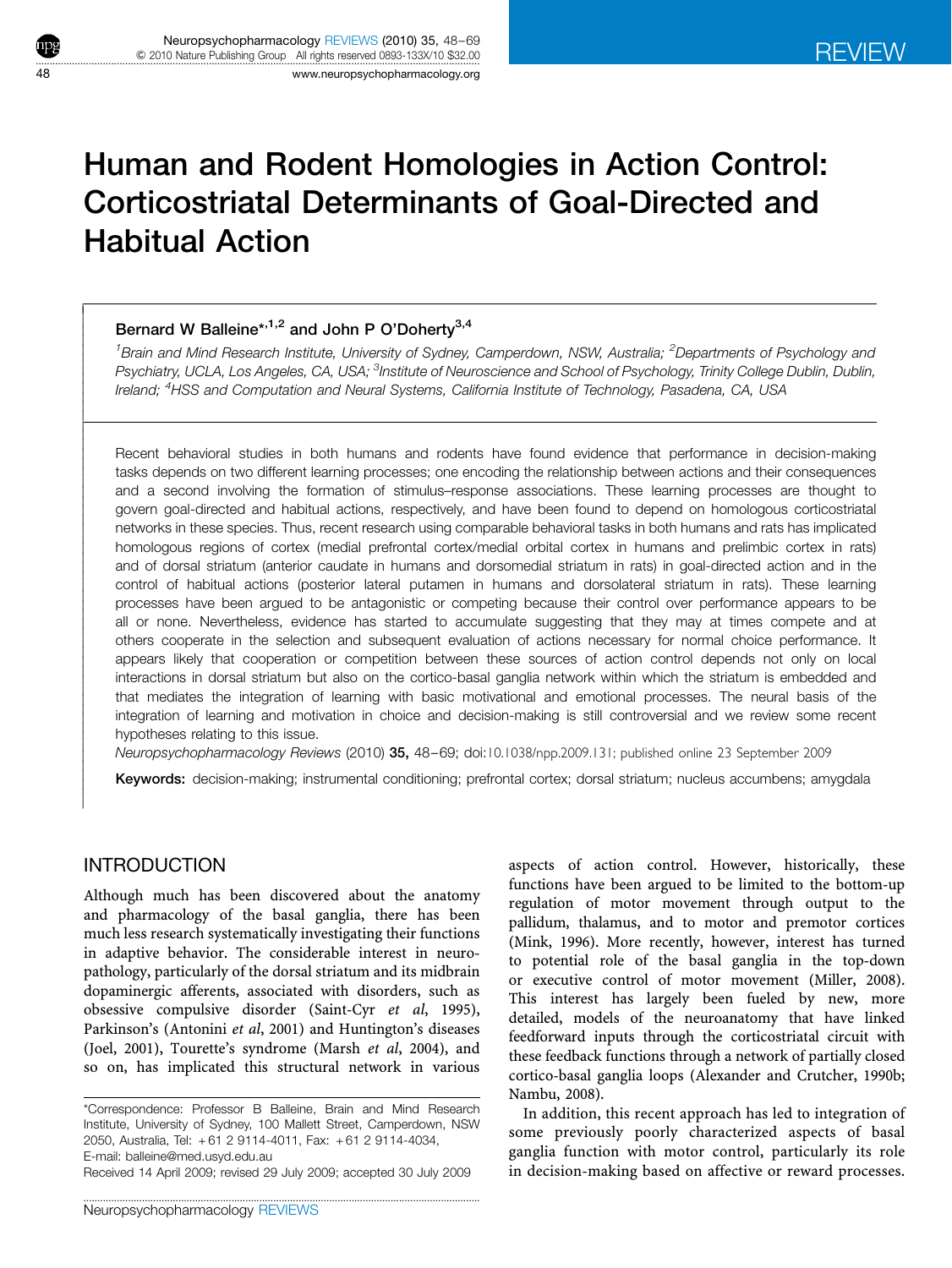Considerable research has long suggested that the ventral striatum has a critical role in the motivational control of action, a suggestion captured in the characterization of this region as a limbic–motor interface ([Kelley, 2004;](#page-19-0) [Mogenson](#page-19-0) et al, 1980). However, recent research has also implicated the dorsal striatum in the control of decisionmaking regulated by reward, particularly the role of the caudate or dorsomedial region of the striatum in the integration of reward-related processes with action control [\(Balleine](#page-17-0) et al, 2007c). This research suggests that the striatum has a much broader role in the control of executive functions than previously suspected and, indeed, appears to be centrally involved in functions long argued to depend solely on the regions of prefrontal cortex [\(Balleine](#page-17-0) et al, 2007a; [Lauwereyns](#page-19-0) et al, 2002; [Tanaka](#page-20-0) et al[, 2006](#page-20-0)).

Reconciling the motor with the non-motor, cognitive aspects of basal ganglia function in the production and control of adaptive behavior has become a matter of considerable speculation and debate, and a number of theories have been advanced based around the new and developing description of the neuroanatomy and neuropharmacology of basal ganglia and its composite subregions [\(Bar-Gad](#page-17-0) et al, 2003; Hazy et al[, 2007](#page-19-0); Joel et al[, 2002;](#page-19-0) [McHaffie](#page-19-0) et al, 2005). However, it must be conceded that, although promissory, much of this theorizing has been driven by these structural advances with relatively little consideration of evidence (or lack of evidence) regarding the functions of the circuitry involved [\(Nambu, 2008](#page-19-0)).

In this review, we describe recent research from our laboratories that addresses this issue focusing particularly on collaborative projects through which we have started to assess homologous functions of corticostriatal circuitry in both executive and motor learning processes and in the motivational control of action in rodents and humans. We begin by considering behavioral evidence for multiple sources of action control and recent evidence implicating regions of dorsal striatum in the cognitive and sensorimotor control of actions. We then consider the evidence for two, apparently independent, sources of motivational control mediated by reward and by stimuli that predict reward and the role of distinct cortico-ventral striatal networks in these functions. Finally, we consider the role of basal ganglia generally in the integration of the learning and motivational processes through which courses of action are acquired, selected, and implemented to determine adaptive decision-making and choice.

### MULTIPLE SOURCES OF ACTION CONTROL IN RODENTS AND HUMANS: GOALS AND **HABITS**

There is now considerable evidence to suggest that the performance of reward-related actions in both rats and humans reflects the interaction of two quite different learning processes, one controlling the acquisition of goaldirected actions, and the other the acquisition of habits. This evidence suggests that, in the goal-directed case, action selection is governed by an association between the response 'representation' and the 'representation' of the outcome engendered by those actions, whereas in the case of habit learning, action selection is controlled through learned stimulus–response (S–R) associations without any associative link to the outcome of those actions. As such, actions under goal-directed control are performed with regard to their consequences, whereas those under habitual control are more reflexive in nature, by virtue of their control by antecedent stimuli rather than their consequences. It should be clear, therefore, that goal-directed and habitual actions differ in two primary ways: (1) they differ in their sensitivity to changes in the value of the consequences previously associated with the action; and (2) they differ in their sensitivity to changes in the causal relationship between the action and those consequences. Generally, two kinds of experimental test have been used to establish these differences, referred to as outcome devaluation and contingency degradation, respectively.

### Outcome Devaluation

It is now nearly 30 years since it was first demonstrated that rats are capable of encoding the consequences of their actions. In an investigation of the learning processes controlling instrumental conditioning in rats, [Adams and](#page-17-0) [Dickinson \(1981\)](#page-17-0) were able to demonstrate that, after they were trained to press a lever for sucrose, devaluing the sucrose by pairing its consumption with illness (induced by an injection of lithium chloride) caused a subsequent reduction in performance when the rats were again allowed to lever press in an extinction test; ie, in the absence of any feedback from the delivery of the now devalued outcome. In the absence of this feedback during the test, the reduction in performance suggested that the rats encoded the lever press–sucrose association during training and were able to integrate that learning with the experienced change in the value of the sucrose to alter their subsequent performance.

This demonstration was of central importance because, at the time, the available evidence suggested that lever-press acquisition was controlled solely by sensorimotor learning, involving a process of S–R association. [Adams and](#page-17-0) [Dickinson's \(1981\)](#page-17-0) finding was the first direct evidence to contradict this view and to suggest that animals are capable of a more elaborate form of encoding based on the response–outcome (R–O) association. It is important to recognize that evidence of R–O encoding did not necessarily imply that animals could not or did not learn by S–R association and, indeed, subsequent evidence has suggested that both processes can be encouraged depending on the training conditions. [Adams \(1981\)](#page-17-0) found early on that the influence of devaluation on lever pressing was dependent on the amount of training; that, after a period of overtraining,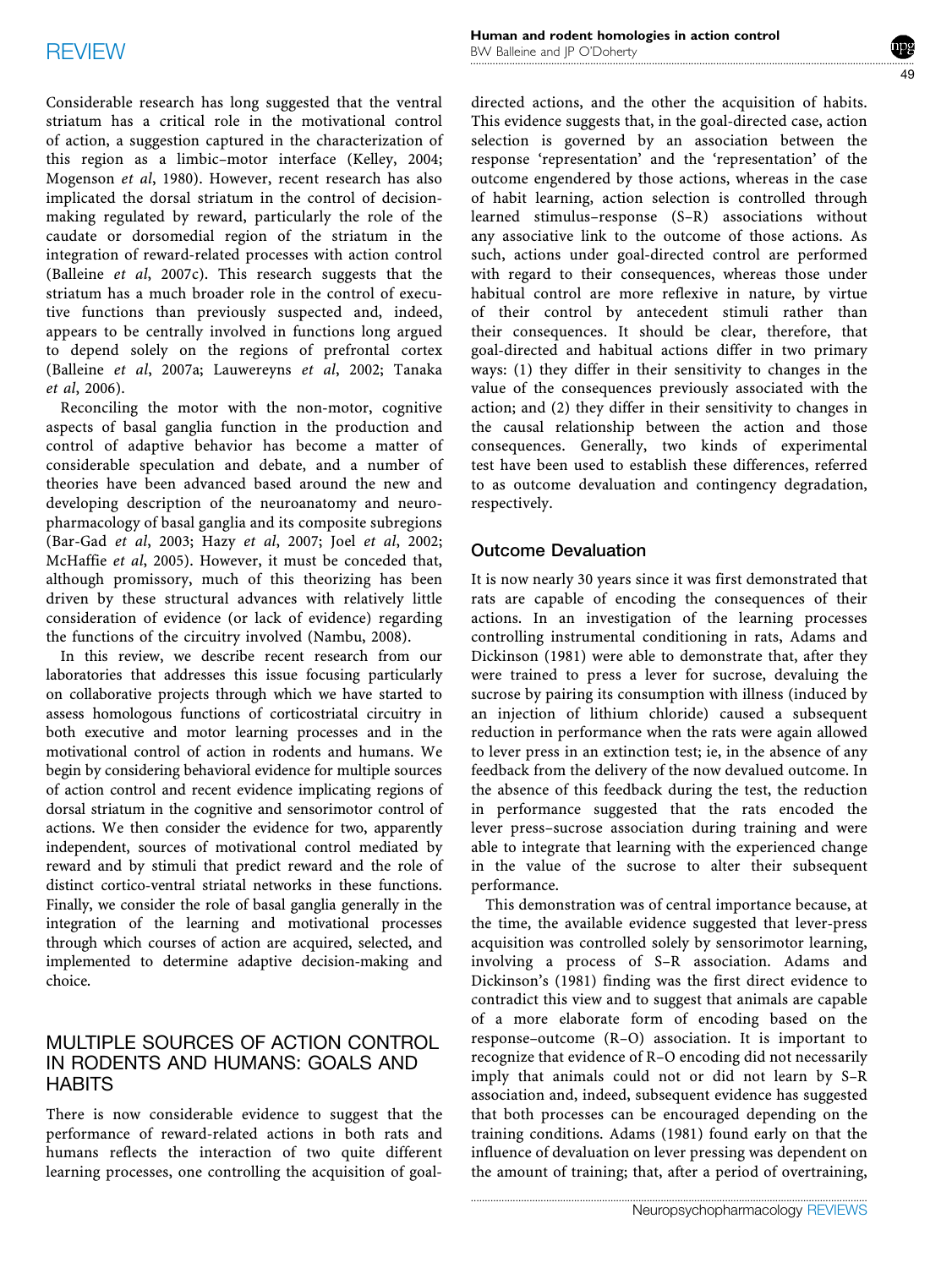the lever pressing by rats appeared to be no longer sensitive to devaluation. This was consistent with the view that R–O learning dominated performance early after acquisition but gave way to an S–R process, as performance became more routine or habitual (see also [Dickinson, 1994; Dickinson](#page-18-0) et al[, 1995\)](#page-18-0).

Importantly, very similar effects have been found in human subjects. In a recent study, for example, we [\(Tricomi](#page-20-0) et al[, 2009\)](#page-20-0) trained human subjects to press different buttons to gain access to symbols corresponding to small quantities of two different snack foods (one of which they were given to eat at the end of the session). When allowed to eat a particular snack food until satiated, thereby selectively devaluing that snack food, undertrained subjects subsequently reduced their performance of the action associated with the devalued snack food compared with that of an action associated with a non-devalued snack food in an extinction test. In contrast, after overtraining, performance was no longer sensitive to snack food devaluation and subjects responded similarly on both the action associated with the devalued outcome and the action associated with the non-devalued outcome.

Devaluation effects have also been demonstrated when assessed using choice between different actions. Rats trained on two different action–outcome associations have been found to alter their choice between actions in an extinction test after one or other outcome has been devalued either by taste aversion learning [\(Colwill and](#page-18-0) [Rescorla, 1985\)](#page-18-0) or by specific satiety induced by a period of free consumption of one or other training outcome ([Balleine and Dickinson, 1998a, b](#page-17-0)). [Valentin](#page-20-0) et al (2007) reported a similar devaluation effect on choice performance in humans, using a training procedure in which subjects were allowed to make stochastic choices between two icons, one paired with a high probability chocolate milk or low probability orange juice and, in a second pair of icons, one paired with high probability tomato juice and the other the low probability orange juice. When subsequently sated on the chocolate milk or tomato juice, their choice of the specific icon associated with the now devalued outcome was reduced, whereas choice of the icon paired with the other non-devalued outcome was not.

Thus, whether assessed using an undertrained free operant action or by means of choice between two actions, both rodents and humans show sensitivity to outcome devaluation. Furthermore, in both species overtraining produces insensitivity to outcome devaluation suggesting that performance has become habitual. These findings suggest, therefore, that both rodents and humans are capable of goal-directed and habitual forms of behavioral control.

### Contingency Degradation

In addition to differences in associative structure, demonstrated by differential sensitivity to devaluation, the R–O and S–R learning processes appear also to be driven by different learning rules. Traditionally S–R learning was argued to reflect the operation of a contiguity learning rule, subsequently referred to as Hebbian-learning. As one might expect, this proposed that S–R learning is governed by contiguous activation of sensory and motor processes [\(Hebb,](#page-19-0) [1949\)](#page-19-0). On a pure contiguity account [\(Guthrie, 1935\)](#page-18-0) that is all that is required whereas, according to the S-R/reinforcement view [\(Hull, 1943](#page-19-0)), the association of contiguously active sensory and motor processes is strengthened by a reinforcement-related signal that does not itself form part of the associative structure and acts merely as a catalyst to increase the associative strength between S and R. On this latter view, every time an action is reinforced its association with any prevailing, contiguously active, situational stimuli is increased. This view predicts, naturally enough, that S–R learning should be constrained to the stimuli under which training is conducted and, indeed, in an interesting demonstration, [Killcross and Coutureau \(2003\)](#page-19-0) found evidence of contextual control of S–R learning induced by overtraining one action in one context and undertraining a different action in a different context. When tested in the overtrained context the action was insensitive to outcome devaluation; when tested in the undertrained context, it was not and showed the normal sensitivity to devaluation indicative of control by an R–O learning process. By extension, the training of actions under distinct discriminative stimuli should also be anticipated to restrict S–R control to the performance assessed under that particular stimulus relative to other stimuli, consistent with aspects of previous reports [\(Colwill and](#page-18-0) [Rescorla, 1990](#page-18-0); [De Wit](#page-18-0) et al, 2006).

In contrast, R–O learning is not determined by simple contiguity between action and outcome. This has been demonstrated in a variety of studies, first by [Hammond](#page-19-0) [\(1980\)](#page-19-0) and later in a number of better-controlled demonstrations ([Balleine and Dickinson, 1998a;](#page-17-0) [Colwill and](#page-18-0) [Rescorla, 1986](#page-18-0); [Dickinson and Mulatero, 1989;](#page-18-0) [Williams,](#page-20-0) [1989](#page-20-0)). Thus, for example, when action–outcome contiguity is maintained, non-contiguous delivery of the outcome of an action causes a selective reduction in the performance of that action relative to actions not paired with that outcome. Generally, if a specific outcome is more probable given performance of a specific action, then the strength of the R–O association increases. If the outcome has an equal or greater probability of delivery in the absence of the action, then the R–O association declines. This increase and decrease in the strength of association suggests that, unlike S–R learning, R-O learning is sensitive to the contingency between R and O rather than R–O contiguity. In contrast, S–R learning, being contiguity driven, should be insensitive to non-contiguous outcome delivery. In one study, [Dickinson](#page-18-0) et al (1998) found that, compared with relatively under trained rats, overtrained rats were insensitive to a shift in contingency induced by the imposition of an omission schedule; ie, when rats were asked to withhold the performance of an action to earn a sucrose outcome, undertrained rats were able to do so, whereas overtrained rats were not. Thus, reversal of the contingency from positive (O depends on R) to negative (O depends on

 $50$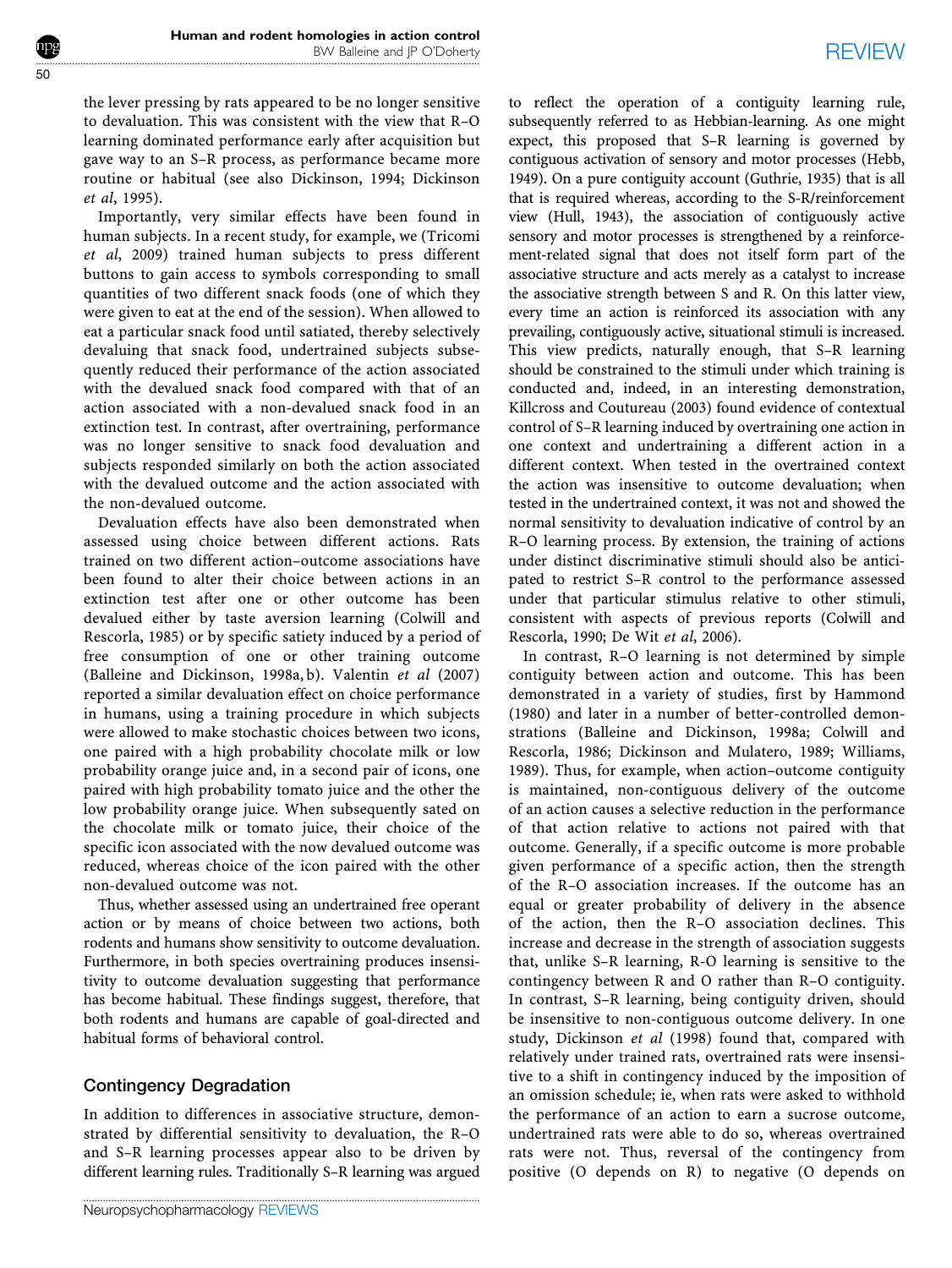............................................................................................................................................................... 51

withholding R) affected undertrained actions, sensitive to outcome devaluation, but did not affect overtrained actions.

Although the influence of overtraining on contingency sensitivity has not been assessed in human subjects, there is considerable evidence that rat actions and human causal judgments exhibit a comparable sensitivity to the degradation of the action–outcome contingency produced by the delivery of unpaired outcomes. Recall that an instrumental action can be rendered causally ineffective by delivering unpaired outcomes with the same probability as paired ones. In fact, just as the rate of lever pressing by rats declines systematically as the difference in the probability of the paired and unpaired outcomes is reduced [\(Hammond, 1980\)](#page-19-0), human performance declines similarly when the outcomes are given a nominal value [\(Shanks and Dickinson, 1991\)](#page-20-0) and, more importantly, so do judgments regarding the causal efficacy of actions [\(Shanks and Dickinson, 1991; Wasserman](#page-20-0) et al, 1983).

### Summary

These behavioral studies provide consistent evidence of two different associative processes through which actions can be acquired and controlled. One of these, R–O learning, reflects the formation of associations between actions and their consequences or outcomes, a process that explains the sensitivity of newly acquired actions and of choice between distinct courses of action to changes in the value of their consequences and in the contingent relationship between performance of the action and delivery of its associated outcome. Given the clear and substantial regulation by their consequences, the rapid and relatively flexible deployment of actions controlled by the R–O association is clearly consistent with the claim that this learning process is critical to the acquisition and performance of goal-directed action specifically and to executive control of decision-making and choice between courses of action more generally. The second, S–R learning, process involves the formation of an association between the response and antecedent stimuli. Performance controlled by the S–R association is, therefore, stimulus- and, often, contextually bound, and relatively automatic, appearing impulsive or habitual and unregulated by its consequences.

One might anticipate that these distinct learning and behavioral processes would have quite distinct neural determinants and recent research has confirmed this prediction. In the following section, we review evidence suggesting that homologous regions of the cortical-dorsal striatal network are involved in these learning processes in rats and humans, findings that have been established using many of the same behavioral tests described above.

### ROLE OF THE CORTICOSTRIATAL NETWORK IN GOAL-DIRECTED AND HABIT LEARNING IN RATS AND HUMANS

### Neural Substrates of Goal-Directed Learning

In rats, two components of the corticostriatal circuit in particular have been implicated in goal-directed learning: the prelimbic region of prefrontal cortex-see [Figure 1a](#page-4-0)-and the area of dorsal striatum to which this region of cortex projects: the dorsomedial striatum-[Figure 1d](#page-4-0) ([Groenewegen](#page-18-0) et al[, 1990](#page-18-0); [McGeorge and Faull, 1989](#page-19-0); [Nauta, 1989\)](#page-19-0). The networks described in this section are illustrated in [Figure 2a.](#page-5-0) Lesions of either of these regions prevents the acquisition of goal-directed learning, rendering performance habitual even during the early stages of training, as assessed using either an outcome devaluation paradigm or contingency degradation [\(Balleine and Dickinson, 1998a](#page-17-0); [Corbit and Balleine, 2003b;](#page-18-0) Yin et al[, 2005](#page-21-0)). Importantly, prelimbic cortex, although necessary for initial acquisition, does not appear to be necessary for the expression of goal-directed behavior; lesions of this area do not impair goal-directed behavior if they are induced after initial training ([Ostlund and Balleine, 2005](#page-20-0)). On the other hand, dorsomedial striatum does appear to be critical for both the learning and expression of goal-directed behavior; lesions of this area impair such behavior if performed either before or after training (Yin et al[, 2005\)](#page-21-0).

The finding that the parts of rat prefrontal cortex contribute to action–outcome learning raises the question of whether there exists a homologous region of the primate on prefrontal cortex that contributes to similar functions. A number of fMRI studies in humans have found evidence that a part of the ventromedial prefrontal cortex (vmPFC) is involved in encoding the expected reward attributable to chosen actions, which might suggest this region as a candidate area for a possible homolog. In a typical example, Daw et al [\(2006\)](#page-18-0) used a four-armed bandit task in which subjects on each trial could choose one of the four bandits to obtain 'points' that could be obtained on the different bandits in varying amounts (that would later be converted into money). The amount of reward expected on a given bandit once it had been chosen was estimated using a reinforcement learning algorithm, which took into account the history of past rewards obtained on that bandit to generate a prediction about the future rewards likely attainable on a given trial. Activity in vmPFC (medial orbitofrontal cortex extending dorsally up the medial wall of prefrontal cortex) was found to correlate with the expected reward value derived from the RL model for the chosen action across trials. A similar finding has been obtained in a number of other studies using similar paradigms and approaches [\(Hampton](#page-19-0) et al, 2006; Kim et al[, 2006;](#page-19-0) [Tanaka](#page-20-0) et al[, 2004](#page-20-0)). These findings suggest that human vmPFC is involved in encoding value signals relevant for rewardbased action selection; however, the above studies did not deploy the behavioral assays necessary to determine whether such value signals are goal-directed or habitual.

To address this issue, [Valentin](#page-20-0) et al, (2007) performed an outcome devaluation procedure in humans, while subjects were scanned with fMRI during the performance of instrumental actions for food rewards. Following an initial (moderate) training phase, one of these foods was devalued by feeding the subject to satiety on that food. The subjects were then scanned again while they were re-exposed to the instrumental choice procedure in extinction. By testing for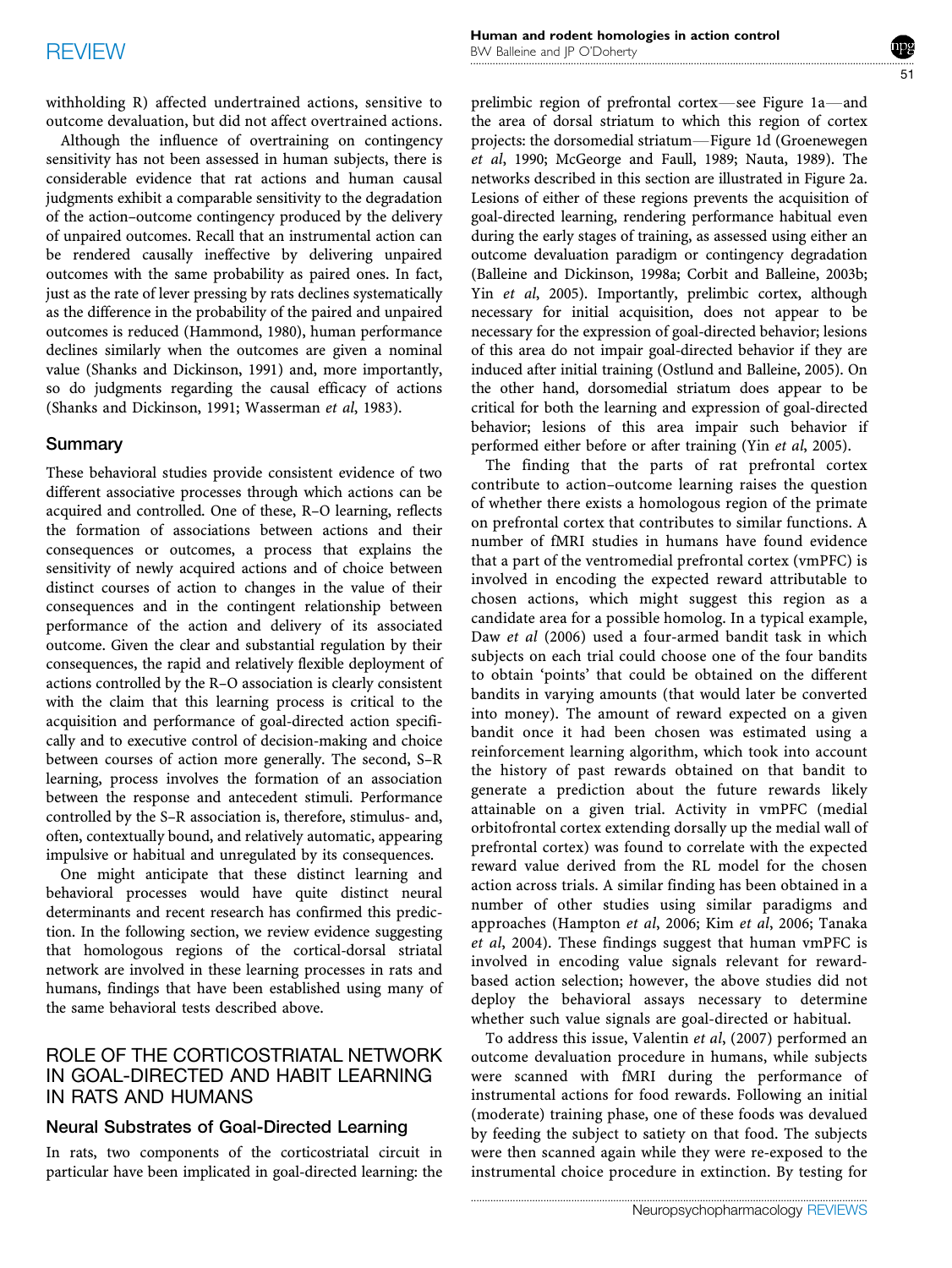<span id="page-4-0"></span>

Figure 1. (a) Photomicrograph of an NMDA-induced cell body lesion of prelimbic prefrontal cortex (right hemisphere) and approximate region of lesioninduced damage (orange oval; left hemisphere) found to abolish the acquisition of goal-directed action in rats (cf. [Balleine and Dickinson, 1998a, b](#page-17-0); [Corbit and Balleine, 2003a, b](#page-18-0); [Ostlund and Balleine, 2005\)](#page-20-0). (b) Region of human vmPFC (here medial OFC) exhibiting a response profile consistent with the goal-directed system. Activity in this region during action selection for a liquid food reward was sensitive to the current incentive value of the outcome, decreasing in activity during the selection of an action leading to a food reward devalued through selective satiation compared to an action leading to a non-devalued food reward. From [Valentin](#page-20-0) et al (2007). (c) Regions of human vmPFC (medial prefrontal cortex and medial OFC) exhibiting sensitivity to instrumental contingency and thereby exhibiting response properties consistent with the goal-directed system. Activation plots show areas with increased activity during sessions with a high contingency between responses and rewards compared with sessions with low contingency. From [Tanaka](#page-20-0) et al (2008). (d) Photo-micrographs of NMDA-induced cell-body lesions of dorsomedial and dorsolateral striatum (right hemisphere) with the approximate region of lesion-induced damage illustrated in using red and purple circles, respectively (left hemisphere). This lesion of dorsomedial striatum has been found to abolish acquisition and retention of goal-directed learning (cf. Yin et al[, 2005\)](#page-21-0), whereas this lesion of dorsolateral striatum was found to abolish the acquisition of habit learning (Yin et al[, 2004\)](#page-21-0). (e) Region of human anterior dorsomedial striatum exhibiting sensitivity to instrumental contingency from the same study described in panel c. (f) Region of posterior lateral striatum (posterior putamen) exhibiting a response profile consistent with the behavioral development of habits in humans. From Tricomi et al, 2009.

regions of the brain showing a change in activity during selection of a devalued action compared with that elicited during selection of a valued action from pre- to post-satiety, it was possible to isolate areas showing sensitivity to the learned action–outcome associations. The regions found to show such a response profile were medial OFC, as well as an additional part of central OFC. The aforementioned results would therefore appear to implicate at least a part of vmPFC in encoding action–outcome and not S–R associations—see Figure 1b. However, another possibility that cannot be ruled out on the basis of the [Valentin](#page-20-0) et al (2007)study alone is that this region may instead contain a representation of the discriminative stimulus (in this case the fractals), used to signal the different available actions, and that the learned associations in this region may be formed between these stimuli and the outcomes obtained. In other words, the design of the [Valentin](#page-20-0) et al (2007) study does not allow us to rule out a possible contribution of vmPFC to purely Pavlovian stimulus-driven valuation signals (see section 'The corticolimbic-ventral striatal network and the motivation of decision making' for further discussion of this point).

Direct evidence of a role for vmPFC in encoding actionrelated value signals was provided by Gläscher et al (2009). In this study, the possible contribution of discriminative stimuli in driving expected-reward signals in vmPFC was probed using a specific design in which, in an 'action-based' condition, subjects had to choose between performing one of two different physical motor responses (rolling a trackerball vs pressing a button) in the absence of explicit discriminative stimuli signaling those actions. Subjects were given monetary rewards on a probabilistic basis according to their choice of the different physical actions, and the rewards available on the different actions changed over time. Similar to the results found in studies where both discriminative stimulus information and action-selection components are present, in this task, activity in vmPFC was found to track the expected reward corresponding to the chosen action. These results suggest that activity in vmPFC does not necessarily depend on the presence of discriminative stimuli, indicating that this region contributes to encoding of action-related value signals above and beyond any contribution this region might make to encode stimulus-related value signals.

Further evidence that human vmPFC has a role in goaldirected learning, and in encoding action–outcome-based value signals specifically, has come from a study by [Tanaka](#page-20-0) et al  $(2008)$ —see Figure 1c. In this study, rather than using outcome devaluation, areas exhibiting sensitivity to the contingency between actions and outcomes were assessed. As described earlier, sensitivity to action–outcome contingency is another key feature besides sensitivity to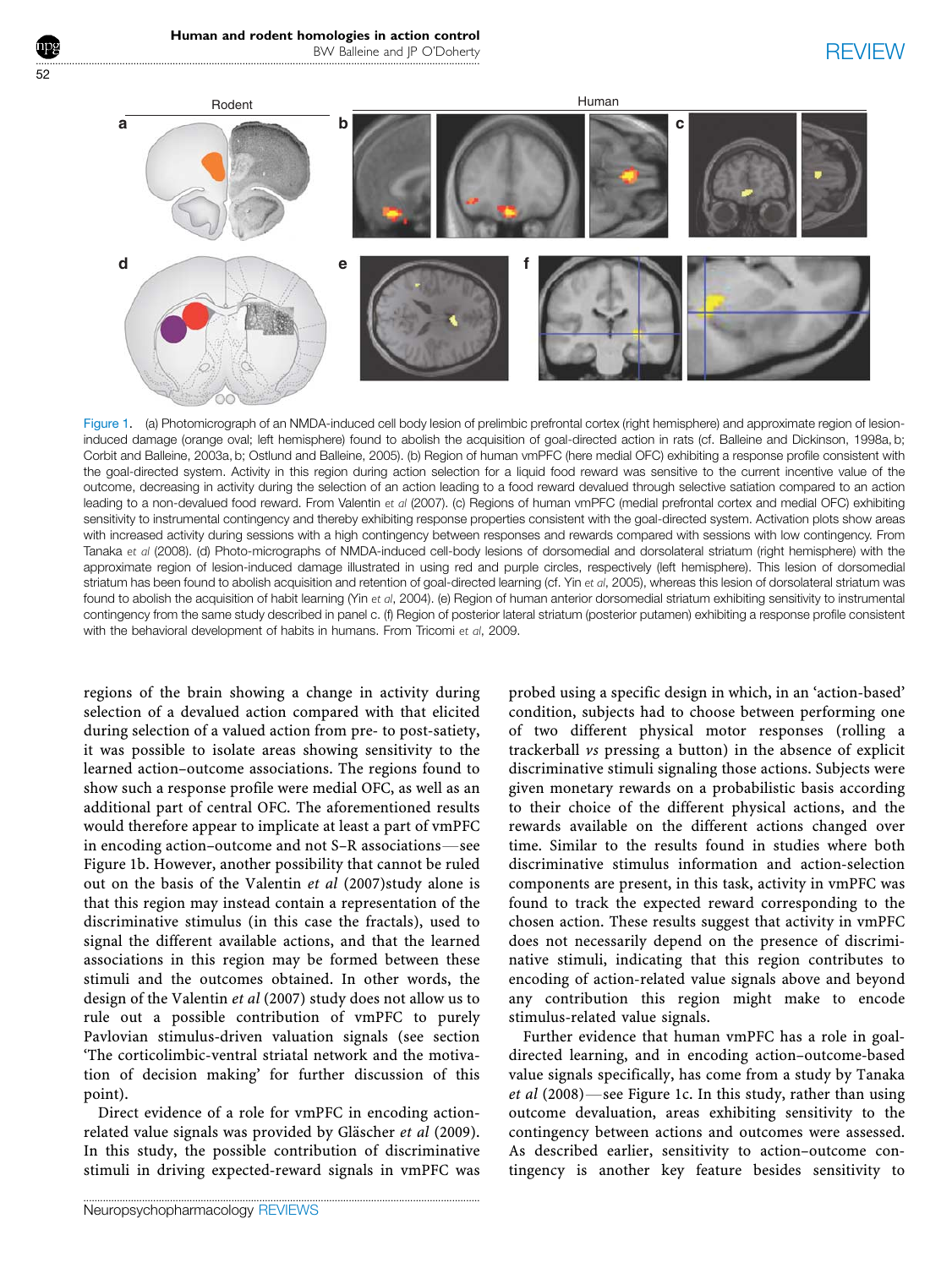<span id="page-5-0"></span>

Figure 2. (a) Evidence reviewed in text suggests that distinct neural networks mediate the acquisition of goal-directed actions and habits and the role of goal values and of Pavlovian values in the motivation of performance. On this view, habits are encoded in a network involving sensory-motor (SM) cortical inputs to dorsolateral striatum (DL), with feedback to cortex through substantial nigra reticulata/internal segment of the globus pallidus (SNr/GPi) and posterior thalamus (PO) and are motivated by midbrain dopaminergic inputs from substantia nigra pars compacta (SNc). A parallel circuit linking medial prefrontal cortex (MPC), dorsomedial striatum (DM), SNr, and mediodorsal thalamus (MD) mediates goal-directed actions that may speculatively involve a dopamine-mediated reward process. Finally, choice between actions can be facilitated both by the value of the goal or outcome associated with an action, likely involving amygdala inputs to ventral striatum, MPC and DM, and by Pavlovian values mediated by a parallel ventral circuit mediated by orbitofrontal cortex (OFC) and ventral striatal (VS) inputs into the habit and goal-directed loops. (b) Various theories have been advanced, based on rat and primate data, regarding how limbic, cortical, and midbrain structures interact with the striatum to control performance (see text). Here, dopaminergic (DA) feedforward and feedback processes are illustrated involving VTA-accumbens shell and core and SNc-dorsal striatal networks. The involvement of the BLA in reward processes is illustrated, as is the hypothesized involvement of the inframbic cortex (IL) and central nucleus of the amygdala in the reinforcement signal derived from SNc afferents on dorsolateral stiatum.

changes in outcome value that distinguishes goal-directed learning from its habitual counterpart. To study this process in humans, [Tanaka](#page-20-0) et al (2008) abandoned the traditional trial-based approach typically used in experiments using humans and nonhuman primates, in which subjects are cued to respond at particular times in a trial, for the unsignaled, self-paced approach more often used in studies of associative learning in rodents in which subjects themselves choose when to respond. Subjects were scanned with fMRI while in different sessions; they responded on four different free operant reinforcement schedules which varied in the degree of contingency between responses shown and rewards obtained. Consistent with the findings from outcome devaluation ([Valentin](#page-20-0) et al, 2007), activity in two subregions of vmPFC (medial OFC and medial prefrontal cortex) as well as one of the target areas of these structures in the human striatum, the anterior caudate nucleus (Haber et al[, 2006](#page-18-0); Ongür and Price, 2000) was elevated on average across a session when subjects were performing on a high-contingency schedule compared with when they were performing on a low-contingency schedule -see [Figure 1e](#page-4-0). Moreover, in the subregion of vmPFC identified on the medial wall, activity was found to vary not only with the overall contingency averaged across a schedule, but also with a locally computed estimate of the contingency between action and outcome that tracks rapid changes in contingency over time within a session, implicating this specific subregion of medial prefrontal cortex in the on-line computation of contingency between actions and outcomes. Finally, activation of medial prefrontal cortex also tracked a measure of subjective contingency; ie, the ratings of the subjects regarding the causal efficacy of their actions. This rating, taken after each trial block, positively correlated (approximately 0.6) with measures of objective contingency, suggesting that the medial vmPFC-caudate network may interact directly with medial prefrontal cortex to influence causal knowledge.

53

### Neural Substrates of Habit Learning

The finding that medial prefrontal cortex and its striatal efferents contribute to goal-directed learning in both rats and humans, raises the question as to where in the corticostriatal network habitual S–R learning processes are implemented. Considerable earlier, although behaviorally indirect, evidence from studies using tasks that are nominally procedural and could potentially involve S–R learning (largely simple skill learning in humans or maze learning in rats) has implicated a region of dorsal striatum lateral to the caudate nucleus-referred to as dorsolateral striatum in rat or putamen in primates—in  $S-R$  encoding (see Figure 2a). More direct evidence, based on the criteria described in section 'Multiple sources of action control in rodents and humans: goals and habits,' was provided in a study by Yin et al [\(2004\)](#page-21-0). Rats with lesions to a region of dorsolateral striatum were found to remain goal-directed even after extensive training which, in sham-lesioned controls, led to clear habitization; ie, whereas actions in lesioned rats remained sensitive to outcome devaluation those of sham controls did not. This increased sensitivity to the consequences of actions was observed both with outcome devaluation and contingency degradation procedures; in the latter case, overtrained rats were unable to adjust their performance of an action when responding caused the omission of reward delivery, whereas inactivation of dorsolateral striatum rendered rats sensitive to this omission contingency (Yin et al[, 2006](#page-21-0)). This finding suggests that this region of dorsolateral striatum has a critical role in the habitual control of behavior in rodents-see [Figure 1d.](#page-4-0)

To establish whether a similar area of striatum also contributes to such a process in humans, Tricomi et al (2009) scanned subjects with fMRI while they performed on a variable interval schedule for food rewards in which one group of subjects was overtrained to induce behavioral habitization. In the group that was given this procedure,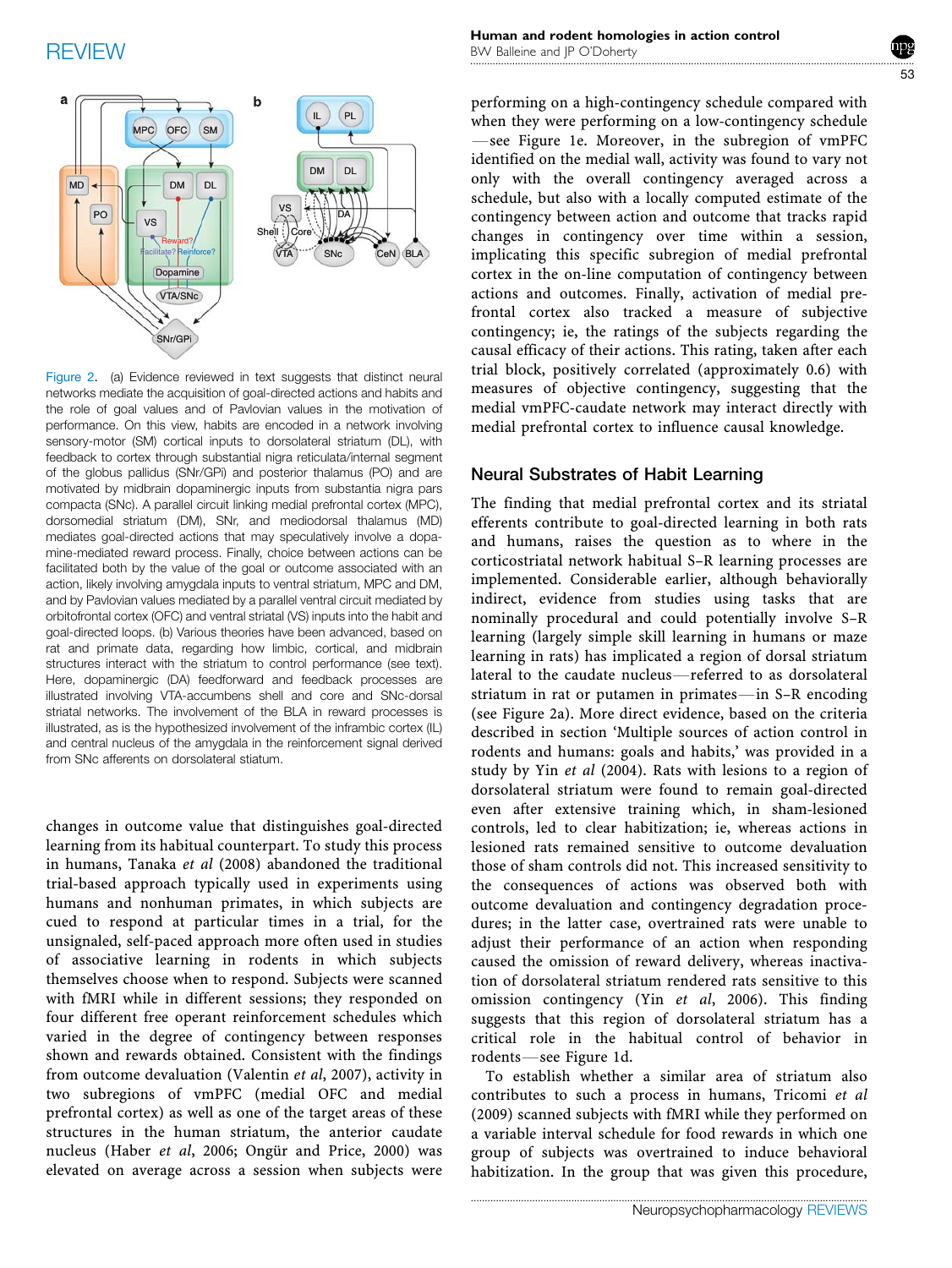activity in a region of lateral striatum (caudo-ventral putamen) was found to show an increased activation on the third day of training when an outcome devaluation test revealed subjects' responding to be habitual, compared with the first day of training when responding in undertrained subjects was shown to be goal-directed-see [Figure 1f.](#page-4-0) These findings provide evidence to suggest that this region of posterolateral putamen in humans may correspond functionally to the area of striatum found to be critical for habitual control in rodents. Additional hints of a role for human caudoventral striatum in habitual control can be gleaned from fMRI studies of 'procedural' sequence learning ([Jueptner](#page-19-0) et al, 1997a; Lehéricy et al, 2005). Such studies have reported a transfer of activity within striatum from the anterior striatum to posterior striatum as a function of training. Although these earlier studies did not formally assess whether behavior was habitual by the time that activity in posterolateral striatum had emerged, these studies did show that, by this time, sequence generation was insensitive to dual-task interference, a behavioral manipulation potentially consistent with habitization.

### Summary

The evidence reviewed in this section, summarized in [Figure 1](#page-4-0), suggests that there is considerable overlap in the corticostriatal circuitry that mediates goal-directed and habitual actions in humans and rodents. Rodent studies have implicated prelimbic cortex and its striatal efferents on dorsomedial striatum as a key circuit responsible for goaldirected learning. In a series of fMRI studies, vmPFC has been found to be involved in encoding reward predictions based on goal-directed action–outcome associations in humans, suggesting that this region of cortex in the primate prefrontal cortex is a likely functional homolog of prelimbic cortex in the rat. Furthermore, the area of anterior caudate nucleus found in humans to be modulated by contingency would seem to be a candidate homolog for the region of dorsomedial striatum implicated in goal-directed control in the rat. Finally, the evidence reviewed here supports the suggestion that a region of dorsolateral striatum in rodents and of the putamen in humans is involved in the habitual control of behavior, which when taken together with the findings on goal-directed learning reviewed previously, provides converging evidence that the neural substrates of these two systems for behavioral control are relatively conserved across mammalian species.

### THE CORTICOLIMBIC-VENTRAL STRIATAL NETWORK AND THE MOTIVATION OF DECISION MAKING

The findings described above provide evidence of distinct sources of action control governed by R–O and S–R learning processes. Given the differences in associative structure and in the neural systems controlling these types of learning, it should not be surprising to discover that they are also governed by different motivational processes. Generally, these processes can be differentiated into the influence of the encoded reward-value of the outcome of an action, derived from direct consummatory experience, and the influenced of Pavlovian predictors of reward. Experienced reward determines the performance of goal-directed actions and, hence, reflects the control of actions by outcome values. Where there is a significant degree of stimulus control over action selection, however, it is possible to observe the influence of Pavlovian stimuli associated with reward on performance; ie, stimuli that predict rewarding events can enhance the influence of action selection resulting in an increased tendency to perform selected actions and with increased vigor. As such, this motivational influence is referred to here as that based on Pavlovian values.

### Neural Basis of Outcome Values

It is now well established that the reward processes that establish outcome values depend on the ability of animals to evaluate the affective and motivationally relevant properties of the goal or outcome of goal-directed actions [\(Balleine,](#page-17-0) [2001, 2004;](#page-17-0) [Dickinson and Balleine, 1994, 2002](#page-18-0)). It is one of more striking properties of goal-directed actions that performance is determined by the experienced reward value of the outcomes associated with actions and, unlike habits or other reflexes, is not directly affected by shifts in primary motivation [\(Dickinson and Balleine, 1994](#page-18-0)). For example, rodents do not immediately alter their choice of an action associated with a more (or less) calorific outcome when deprivation is increased (or decreased) and do so only after they have experienced the outcome value in that new deprivation state ([Balleine, 1992](#page-17-0); [Balleine](#page-17-0) et al, 1995; [Balleine and Dickinson, 1994\)](#page-17-0). The influence of this form of reward or incentive learning on goal-directed actions has been reported following wide ranging shifts in motivational state induced by: (i) specific satiety-induced outcome devaluation [\(Balleine and Dickinson, 1998b\)](#page-17-0); (ii) taste aversion-induced outcome devaluation [\(Balleine and Dick](#page-17-0)[inson, 1991](#page-17-0)); (iii) shifts from water deprivation to satiety ([Lopez](#page-19-0) et al, 1992); (iv) changes in outcome value mediated by drug states and withdrawal [\(Balleine](#page-17-0) et al, 1994; [Balleine](#page-17-0) et al[, 1995;](#page-17-0) [Hellemans](#page-19-0) et al, 2006; [Hutcheson](#page-19-0) et al, 2001); and, (v) changes in the value of thermoregulatory reward ([Hendersen and Graham, 1979](#page-19-0)); and (vi) sexual reward ([Everitt and Stacey, 1987;](#page-18-0) [Woodson and Balleine, 2002\)](#page-21-0) (see [Balleine, 2001](#page-17-0); [Balleine, 2004; Balleine, 2005](#page-17-0); [Dickinson and](#page-18-0) [Balleine, 2002](#page-18-0) for reviews).

Current theories suggest, therefore, that outcome values are established by associating the specific sensory features of outcomes with emotional feedback ([Balleine, 2001](#page-17-0); [Dickinson and Balleine, 2002\)](#page-18-0). Given these theories, one might anticipate that neural structures implicated in associations of this kind would have a critical role in goal-directed action. The amygdala, particularly its baso-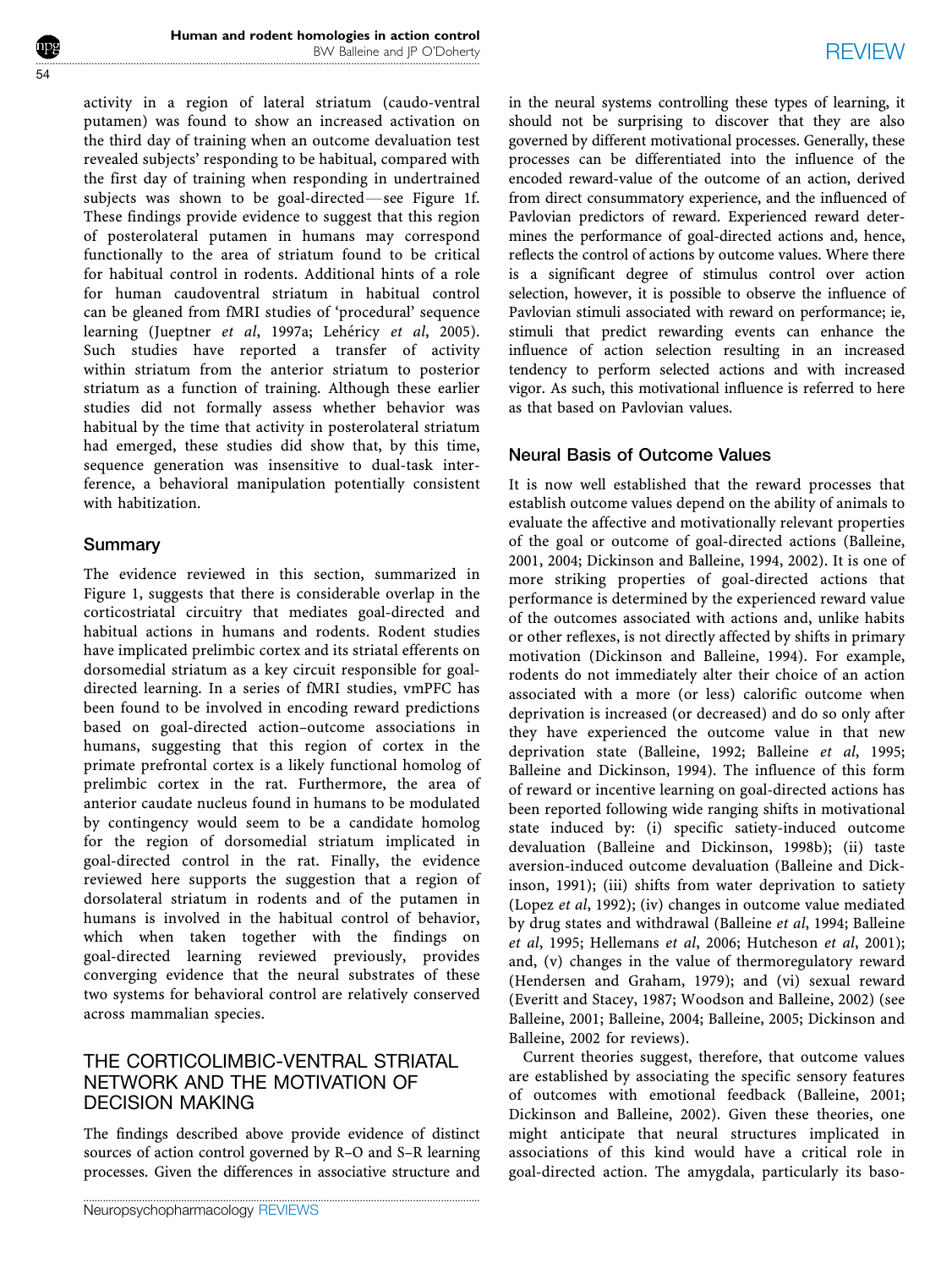lateral region (BLA), has long been argued to mediate sensory-emotional association, and recent research has established the involvement of this area in goal-directed action in rodents. The BLA has itself been heavily implicated in a variety of learning paradigms that have an incentive component [\(Balleine and Killcross, 2006\)](#page-17-0); for example, this structure has long been thought to be critical for fear conditioning and has recently been reported to be involved in a variety of feeding-related effects, including sensory-specific satiety ([Malkova](#page-19-0) et al, 1997), the control of food-related actions (see below), and in food consumption elicited by stimuli associated with food delivery ([Holland](#page-19-0) et al[, 2002;](#page-19-0) [Petrovich](#page-20-0) et al, 2002). And, indeed, in several recent series of experiments clear evidence has emerged for the involvement of BLA in incentive learning. In one series, we found that lesions of the BLA rendered the instrumental performance of rats insensitive to outcome devaluation, apparently because they were no longer able to associate the sensory features of the instrumental outcome with its incentive value ([Balleine](#page-17-0) et al, 2003; [Corbit and Balleine,](#page-18-0) [2005\)](#page-18-0). This suggestion was confirmed using post-training infusions of the protein-synthesis inhibitor, anisomycin, after exposure to an outcome after a shift in primary motivation. In this study, evidence was found to suggest that the anisomycin infusion blocked both the consolidation and the reconsolidation of the stimulus-–affect association underlying incentive learning (Wang et al[, 2005](#page-20-0)). More recently, we have found direct evidence for the involvement of an opioid receptor-related process in the basolateral amygdala in encoding outcome value based on sensory– affect association. In this study, infusion of naloxone into the BLA blocked the assignment of an increase in the value of a sugar solution when it was consumed in an increased state of food deprivation without affecting palatability reactions to the sucrose. Naloxone infused into the ventral pallidum or accumbens shell had the opposite effect, reducing palatability reactions without affecting outcome value [\(Wassum](#page-20-0) et al, 2009).

With respect to the encoding of outcome values, the effects of amygdala manipulations on feeding have been found to involve connections between the amygdala and the hypothalamus ([Petrovich](#page-20-0) et al, 2002) and, indeed, it has been reported that neuronal activity in the hypothalamus is primarily modulated by chemical signals associated with food deprivation and food ingestion, including various macronutrients [\(Levin, 1999;](#page-19-0) [Seeley](#page-20-0) et al, 1996; [Wang](#page-20-0) et al, [2004;](#page-20-0) [Woods](#page-21-0) et al, 2000). Conversely, through its connections with visceral brain stem, midline thalamic nuclei, and associated cortical areas, the hypothalamus is itself in a position to modulate motivational and nascent affective inputs into the amygdala. Together with the findings described above, these inputs, when combined with the amygdala's sensory afferents, provide the basis for a simple feedback circuit linking this sensory information with motivation/affective feedback to determine outcome value. Nevertheless, it is not clear from this structural perspective how changes in outcome value encoded on the basis of this feedback act to influence the selection and initiation of specific courses of action.

The BLA projects to a variety of structures in the corticobasal ganglia network implicated in the control of goaldirected action, such as the prelimbic cortex, mediodorsal thalamus, and dorsomedial striaum (see [Figure 2b](#page-5-0)). However, the role of the BLA and these associated regions in action control differ in important ways ([Ostlund and](#page-20-0) [Balleine, 2005](#page-20-0); [Ostlund and Balleine, 2008](#page-20-0)) raising the question of how the outcome values established in the BLA make contact with the basal ganglia network critical for goal-directed motor control. Evidence suggests that BLA activity is necessary for encoding outcome values in insular cortex, particularly its gustatory region [\(Balleine and](#page-17-0) [Dickinson, 2000\)](#page-17-0), and that these values are then distributed to regions of prefrontal cortex and striatum to control action (Condé et al, 1995; [Rodgers](#page-20-0) et al, 2008). With regard to the latter, insular cortex projects to the ventral striatum, particularly to the core of the nucleus accumbens (NACco) (Brog et al[, 1993](#page-18-0)) and lesions of the NACco have been found (i) to impair instrumental performance [\(Balleine and](#page-17-0) [Killcross, 1994\)](#page-17-0) and, in contrast to more medial regions, such as the shell and central pole ([de Borchgrave](#page-18-0) et al, [2002\)](#page-18-0), (ii) to reduce sensitivity to outcome devaluation [\(Corbit](#page-18-0) et al, 2001). However, these lesions have no effect on the sensitivity of rats to the degradation of the instrumental contingency ([Corbit](#page-18-0) et al, 2001), suggesting that the NACco influences goal-directed performance, but does not affect goal-directed learning. Generally, therefore, the NACco, as a component of the limbic cortico-basal ganglia network, appears to mediate the ability of the incentive value of rewards to affect instrumental performance, but does not have a direct role in action–outcome learning per se [\(Balleine and Killcross, 1994](#page-17-0); [Cardinal](#page-18-0) et al, 2002; [Corbit](#page-18-0) et al[, 2001; de Borchgrave](#page-18-0) et al, 2002; [Parkinson](#page-20-0) et al, 2000). Thus, as has long been argued, the NACco appears to have a central role in the translation of motivation into action by bringing changes in outcome value to bear on performance consistent with its description as the limbic–motor interface [\(Mogenson](#page-19-0) et al, 1980).

In humans, the evidence on the role of the amygdala in outcome valuation is somewhat ambiguous, although broadly compatible with the aforementioned evidence from the rodent literature. Although some studies have reported amygdala activation in response to the receipt of rewarding outcomes, such as pleasant tastes or monetary reward (Elliott et al[, 2003;](#page-18-0) [O'Doherty](#page-19-0) et al, 2003; [O'Doherty](#page-19-0) et al, [2001a; O'Doherty](#page-19-0) et al, 2001b), other studies have suggested that the amygdala is more sensitive to the intensity of a stimulus rather than its value ([Anderson](#page-17-0) et al, 2003; [Small](#page-20-0) et al[, 2003](#page-20-0)), as amygdala responds equally to both positive and negative valenced stimuli matched for intensity. These latter findings could suggest a more general role for the amygdala in arousal rather than valuation per se, although, alternatively, the findings are also compatible with the possibility that both positive and negative outcome valuation signals are present in the amygdala (correlating both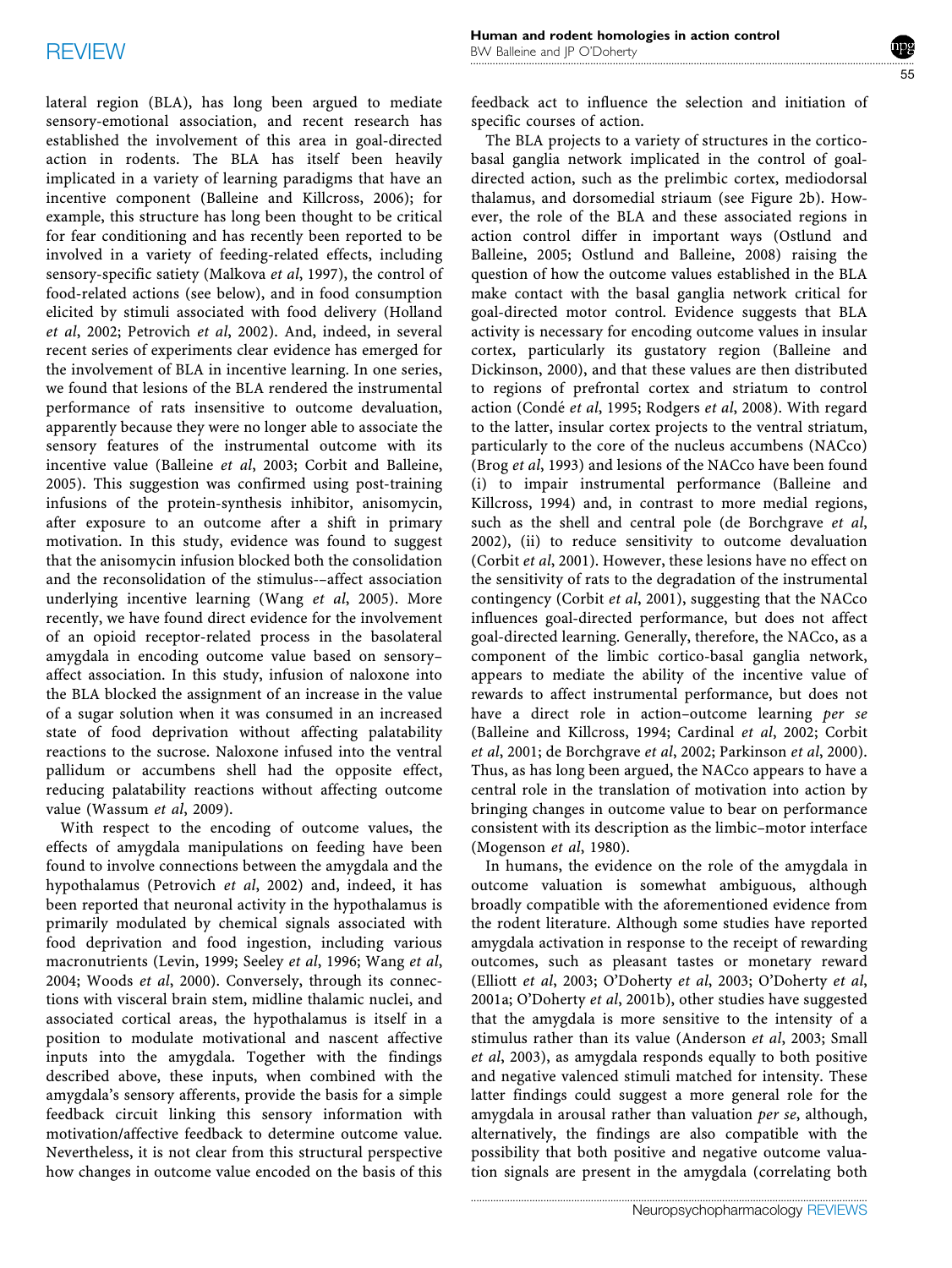positively and negatively with outcome values, respectively), and that such signals are spatially intermixed at the single neuron level (Paton et al[, 2006](#page-20-0)). Indeed in a followup fMRI study by [Winston](#page-20-0) et al (2005), BOLD responses in amygdala were found to be driven best by an interaction between valence and intensity (that is by stimulus of high intensity and with high valence), rather than by one or other dimension alone, suggesting a role for this region in the overall value assigned to an outcome, which would be a product of its intensity (or magnitude) and its valence.

Even clearer evidence for the presence of outcome valuation signals has been found in human vmPFC (particularly in medial orbitofrontal cortex) and adjacent central orbitofrontal cortex. Specifically, activity in medial orbitofrontal cortex correlates with the magnitude of monetary outcome received [\(O'Doherty](#page-19-0) et al, 2001a), and medial along with central orbitofrontal cortex correlates with the pleasantness of the flavor or odor of a food stimulus [\(Kringelbach](#page-19-0) et al, 2003; Rolls et al[, 2003](#page-20-0)). Furthermore, activity in these regions decreases as the hedonic value of that stimulus decreases as subjects are sated on it [\(Kringelbach](#page-19-0) et al, 2003; [O'Doherty](#page-19-0) et al, 2000; Small et al[, 2003](#page-20-0)). [De Araujo](#page-18-0) et al (2003) found that activity in caudal orbitofrontal cortex correlated with the subjective pleasantness of water in thirsty subjects, and, moreover, that insular cortex was active during the receipt of water when subjects were thirsty compared with when they were sated, suggesting the additional possible involvement of at least a part of insular cortex in some features of outcome valuation in humans. Further evidence of a role for medial orbitofrontal cortex in encoding the values of goals has come from a study by [Plassmann](#page-20-0) et al (2007) who used an economic auction mechanism to elicit subjects' subjective monetary valuations for different goal objects, which were pictures of food items one of which subjects would later have the opportunity to consume depending on their assigned valuations. Activity in medial orbitofrontal cortex was found to correlate with subjective valuations for the different food items. Although in this case such value signals are at the time of choice and hence reflect 'goalvalues' rather than outcome values, these findings are consistent with a contribution for this region in encoding the value of goals even if those goals are not currently being experienced (as would be required for a region linking action and outcome representations at the time of choice).

### Neural Basis of Pavlovian Values

In contrast to goal-directed actions, responses controlled by S–R learning are directly affected by shifts in primary motivation. For example, [Dickinson](#page-18-0) et al (1995) found that, when relatively undertrained to lever press for food reward, rats only altered lever-press performance when sated after they had experienced the change in outcome value in that state. In contrast, when overtrained, their performance was reduced directly by satiety suggesting that the vigor of habitual actions is more dependent on the activational effects of motivational state than undertrained actions. In addition, [Holland \(2004\)](#page-19-0) found that, as overtrained actions became less sensitive to changes in outcome value, they become increasingly sensitive to the effects of Pavlovian reward-related stimuli on response vigor. This dissociation suggests that the influence of outcome values and of Pavlovian values provide distinct sources of motivation for the performance of actions, the former controlling the performance of goal-directed actions and the latter actions that are under significant stimulus control, whether they have simply been trained under discriminative stimuli or have been overtrained and become habitual. Two other behavioral observations support this argument. First, we have found that, when actions are performed in a chain, performance of the most distal action is controlled by the outcome value and not by Pavlovian values, whereas the most proximal action is motivated primarily by Pavlovian values and not by outcome values [\(Corbit and Balleine,](#page-18-0) [2003a](#page-18-0)). Second, [Rescorla \(1994\)](#page-20-0)—and later [Holland](#page-19-0)  $(2004)$ —found that the influence of a Pavlovian stimulus on lever-press responding was not affected by earlier devaluation of the outcome associated with that stimulus (see also [Balleine and Ostlund, 2007d\)](#page-17-0). Hence, rewardrelated stimuli affect the performance of instrumental actions irrespective of the value of the outcome that the stimulus predicts, an effect consistent with the argument that Pavlovian values exert their effects on actions through stimulus, as opposed to outcome, control. Indeed, this same insensitivity to outcome devaluation has been reported for actions that are acquired and maintained not by primary reward but by stimuli previously associated with reward; ie, so called conditioned reinforcers. Thus, lever pressing trained with a conditioned reinforcer is maintained even when the outcome associated with the stimulus earned by the action has been devalued [\(Parkinson](#page-20-0) et al, 2005).

The observation by [Rescorla \(1994\)](#page-20-0) was particularly important because it provided a very clear demonstration of the fact that, not only the general excitatory influence but also very specific effects of reward-related stimuli on action selection are unaffected by outcome devaluation. This latter, specific effect of stimuli on action selection (an effect referred to as outcome-specific Pavlovian-instrumental transfer, or simply specific transfer) is demonstrated when two actions trained with different outcomes are performed in the presence of a stimulus paired with one or other of those outcomes; in this situation only the action that earned the same outcome as the stimulus is influenced by that cue. It is also important to note here that we have also recently established evidence of a comparable effect in human subjects. In similar manner to findings in rats, a Pavlovian stimulus associated with a specific outcome (eg, orange juice, chocolate milk, or coca cola) only elevated the performance of actions that earned the outcome predicted by that stimulus and did not affect actions trained with other outcomes (Bray et al[, 2008](#page-18-0)).

There are two important aspects of the neural bases of Pavlovian values to consider relating to (1) the neural bases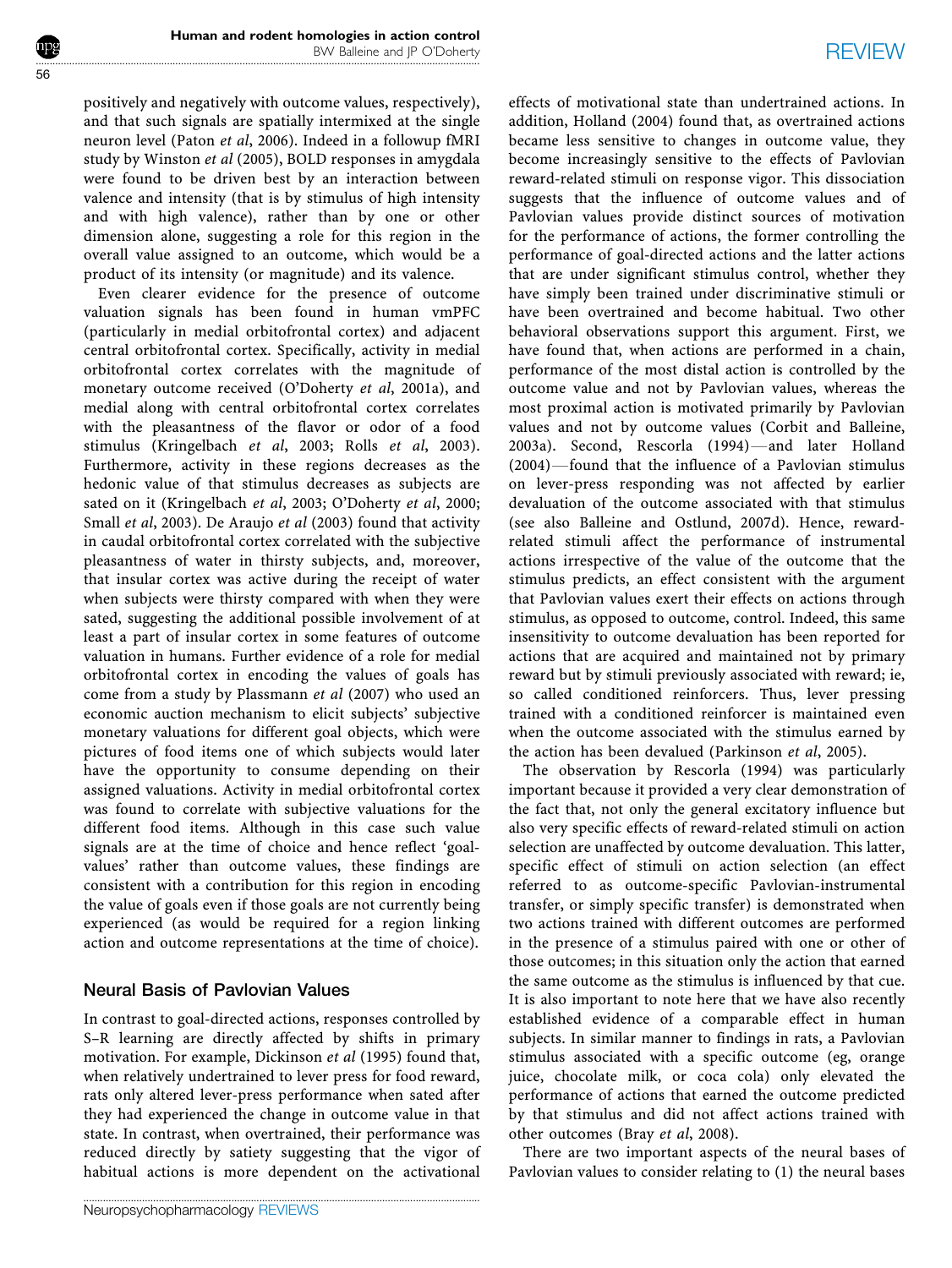of predictive learning generally and (2) the neural processes through which predictive learning influences decision making. These are illustrated in [Figure 2a and b](#page-5-0).

With regard to the former, using maniulations of the Pavlovian stimulus–outcome contingency, [Ostlund and](#page-20-0) [Balleine \(2007b\)](#page-20-0) found that the orbitofrontal cortex in rats has an important role in establishing the predictive validity of Pavlovian cues with regard to specific outcomes. Thus, in control rats, although conditioned responding to a cue declined when its outcome was also delivered unpaired with that cue, responding to a stimulus predicting a different outcome was unaffected. In contrast, rats with lesions of lateral orbitofrontal cortex reduced responding to both stimuli suggesting that these animals were unable to discriminate the relative predictive status of cues with respect to their specific outcomes. Likewise, single-unit recording studies in both rodents and nonhuman primates have implicated neurons in a network of brain regions including the orbitofrontal cortex, and its striatal target area, the ventral striatum, notably the accumbens shell [\(Fudge and Emiliano, 2003](#page-18-0); [Haber, 2003](#page-18-0)), in encoding stimulus–reward associations. For example, [Schoenbaum](#page-20-0) et al [\(1998\)](#page-20-0) used a go/no-go reversal task in rats in which, on each trial, one of two different odor cues signaled whether or not a subsequent nose poke by the rat in a food well would result in the delivery of an appetitive sucrose solution or an aversive quinine solution. Neurons in the orbitofrontal cortex were found to discriminate between cues associated with the positive and negative outcomes, and some were also found to show an anticipatory response related to the expected outcome after the animal had placed its head in the food well, but immediately before the outcome was delivered. Cue-related anticipatory responses have also been found in orbitofrontal cortex relating to the behavioral preference of monkeys for a predicted outcome; ie, the responses of the neurons to the cue paired with a particular outcome depend on the relative preference of the monkey for that outcome compared with another outcome presented in the same block of trials [\(Tremblay and Schultz,](#page-20-0) [1999\)](#page-20-0).

Furthermore, bilateral lesions of orbitofrontal cortex, or crossed unilateral lesions of the orbitofrontal cortex in one hemisphere with the amygdala (a region connecting strongly to both the orbitofrontal cortex and the ventral striatum [\(Alheid, 2003](#page-17-0); Ongür and Price, 2000)) in the other hemisphere, result in impairments in the modulation of conditioned Pavlovian responses following changes in the value of the associated outcome induced by an outcome devaluation procedure in both rats and monkeys [\(Baxter](#page-17-0) et al[, 2000;](#page-17-0) [Hatfield](#page-19-0) et al, 1996; [Malkova](#page-19-0) et al, 1997; [Ostlund and Balleine, 2007b; Pickens](#page-20-0) et al, 2003). Perhaps unsurprisingly given the connectivity between OFC and ventral striatum, activity of some neurons in this region have, similar to those in the orbitofrontal cortex, been found to reflect expected reward in relation to the onset of a stimulus presentation, and to track progression through a task sequence ultimately leading to reward ([Cromwell and](#page-18-0) [Schultz, 2003;](#page-18-0) Day et al[, 2006;](#page-18-0) [Shidara](#page-20-0) et al, 1998). Some studies report that lesions of a part of the ventral striatum, the nucleus accumbens core can impair learning or expression of Pavlovian approach behavior ([Parkinson](#page-20-0) et al[, 1999\)](#page-20-0), or that infusion of a dopaminergic agonist into accumbens can also impair such learning ([Parkinson](#page-20-0) et al[, 2002\)](#page-20-0), suggesting an important role for ventral striatum in facilitating the production of at least some classes of Pavlovian conditioned associations.

57

Consistent with these findings in rodents and nonhuman primates, functional neuroimaging studies in humans have also revealed activations in both of these areas during both appetitive and aversive Pavlovian conditioning in response to Pavlovian cue presentation. For example, [Gottfried](#page-18-0) et al [\(2002\)](#page-18-0) reported activity in orbitofrontal cortex and ventral striatum (as well as the amygdala) following presentation of visual stimuli predictive of the subsequent delivery of both a pleasant and an unpleasant odor. [Gottfried](#page-18-0) et al (2003) aimed at investigating the nature of such predictive representations to establish whether these responses were related to the sensory properties of the unconditioned stimulus irrespective of its underlying reward value, or whether they were directly related to the reward value of the associated unconditioned stimulus. To address this, [Gott](#page-18-0)fried et al [\(2003\)](#page-18-0) trained subjects to associate visual stimuli with one of two food odors: vanilla and peanut butter while being scanned with fMRI. Subjects were then removed from the scanner and fed to satiety on a food corresponding to one of the food odors to devalue that odor, similar to the devaluation procedures described earlier during studies of instrumental action selection. Following the devaluation procedure, subjects were then placed back in the scanner and presented with the conditioned stimuli again in a further conditioning session. Neural responses to presentation of the stimulus paired with the devalued odor were found to decrease in orbitofrontal cortex and ventral striatum (and amygdala) from before to after the satiation procedure, whereas no such decrease was evident for the stimulus paired with the non-devalued odor. These results suggest that the orbitofrontal cortex and ventral striatum encode both the value of event predicted by a stimulus and not merely its sensory features.

### Learning Pavlovian Values

The finding of expected value signals in the brain raises the question of how such signals are learned in the first place. An influential theory by [Rescorla and Wagner \(1972](#page-20-0)) suggests that the learning of Pavlovian predictions is mediated by the degree of surprise engendered when an outcome is presented, or more precisely the difference between what is expected and what is received. Formally this is called a prediction error, which in the Rescorla– Wagner formulation can take on either a positive or negative sign depending on whether an outcome is greater than expected (which would lead to a positive error signal), or less than expected (which would lead to a negative error).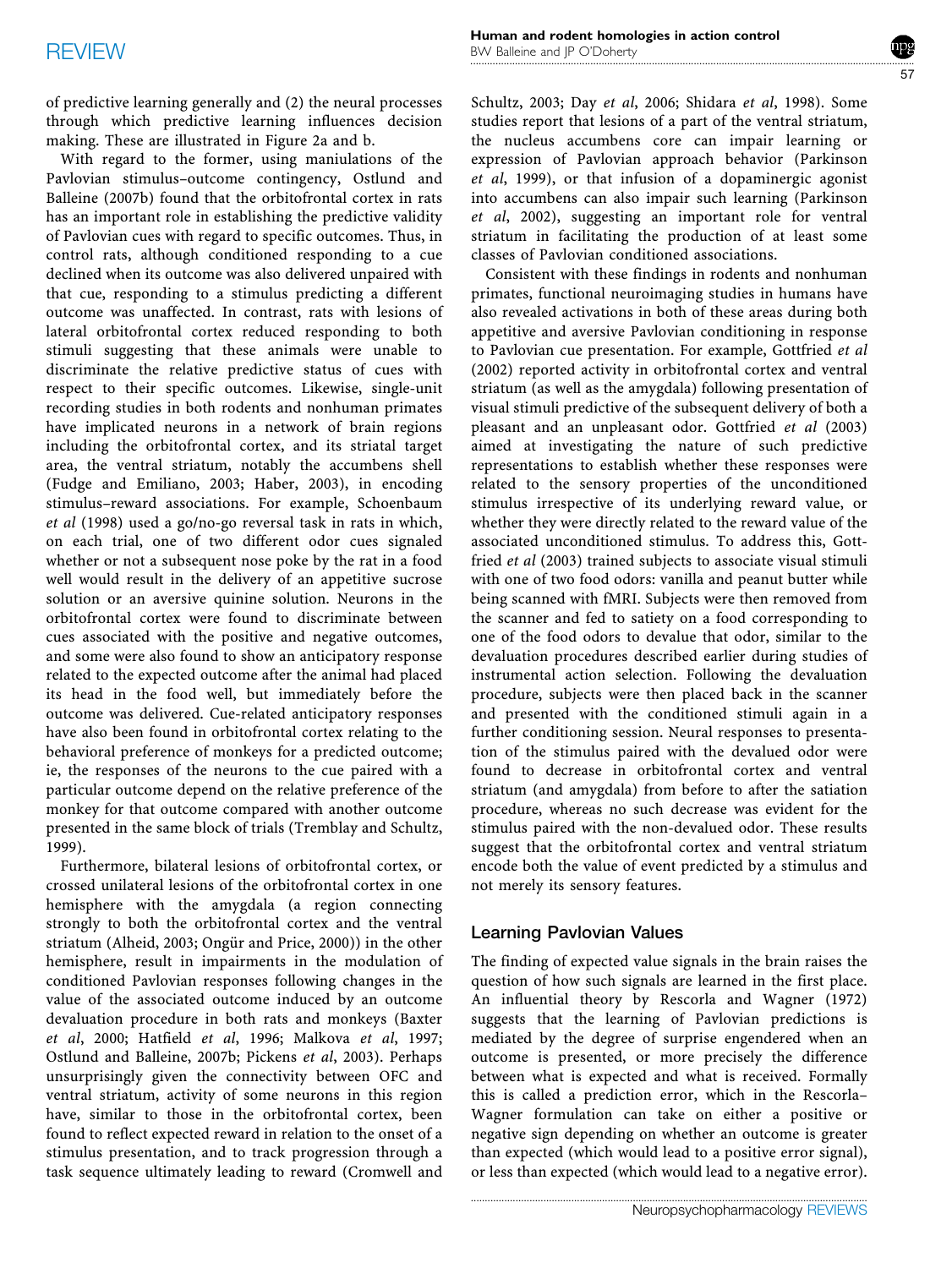This prediction error is then used to update predictions associated with a particular stimulus or cue in the environment, so that if this cue always precedes, for eaxmple, a reward (and hence is fully predictive of reward) eventually the expected value of the cue will converge to the value of the reward, at which point the prediction error is zero and no further learning will take place.

Initial evidence for prediction error signals in the brain emerged from the work of Wolfram Schultz and colleagues who observed such signals by recording from the phasic activity of dopamine neurons in awake behaving nonhuman primates undergoing simple Pavlovian or instrumental conditioning tasks with reward ([Hollerman and Schultz,](#page-19-0) [1998](#page-19-0); [Mirenowicz and Schultz, 1994](#page-19-0); [Schultz, 1998](#page-20-0); [Schultz](#page-20-0) et al[, 1997](#page-20-0)). These neurons, particularly those present in the ventral tegmental area in the midbrain, project strongly to the ventral corticostriatal circuit, including the ventral striatum and orbitofrontal cortex [\(Oades and Halliday,](#page-20-0) [1987](#page-20-0)). The response profile of these dopamine neurons closely resembles a specific form of prediction error derived from the temporal difference learning rule, in which predictions of future reward are computed at each time interval within a trial, and the error signal is generated by computing the difference in successive predictions ([Mon](#page-19-0)tague et al[, 1996](#page-19-0); [Schultz](#page-20-0) et al, 1997). Similar to the temporal difference prediction error signal, these neurons increase their firing when a reward is presented unexpectedly; decrease their firing from baseline when a reward is unexpectedly omitted; respond initially at the time of the US before learning is established but shift back in time within a trial to respond instead at the time of presentation of the CS once learning has taken place. Further evidence in support of this hypothesis has come from recent studies using fast cyclical voltammetry assays of dopamine release in the ventral striatum during Pavlovian reward conditioning, in which timing of dopamine release in ventral striatum was also found to exhibit a shifting profile, occurring initially at the time of reward presentation but gradually shifting back to occur at the time of presentation of the reward predicting cue [\(Day and Carelli, 2007\)](#page-18-0).

To test for evidence of a temporal difference prediction error signal in the human brain, [O'Doherty](#page-19-0) et al (2003) scanned human subjects while they underwent a classical conditioning paradigm in which associations were learned between arbitrary visual fractal stimuli and a pleasant sweet taste reward (glucose). The specific trial history that each subject experienced was next fed into a temporal difference model to generate a time series that specified the modelpredicted prediction error signal that was then regressed against the fMRI data for each individual subject to identify brain regions correlating with the model-predicted time series. This analysis revealed significant correlations with the model-based predictions in a number of brain regions, most notably in the ventral striatum (ventral putamen bilaterally) as well as weaker correlations with this signal in orbitofrontal cortex. Consistent with these findings, numerous other studies have found evidence implicating ventral

striatum in encoding prediction errors (Abler et al[, 2006](#page-17-0); [McClure](#page-19-0) et al, 2003; [O'Doherty](#page-19-0) et al, 2004). In a recent study by Hare et al [\(2008\),](#page-19-0) the role of ventral striatum and orbitofrontal cortex in encoding prediction errors for free rewards was tested against a number of other types of valuation related-signals while subjects performed a simple decision-making task. Activity in ventral striatum was found to correlate specifically with reward prediction errors, whereas activity in medial orbitofrontal cortex was found to correspond more to the valuation of the goal of the decision, perhaps consistent with the aforementioned role for this region in goal-directed learning.

The studies discussed above demonstrate that prediction error signals are present during learning of Pavlovian stimulus–reward associations, a finding consistent with the tenets of a prediction error-based account of associative learning. However, merely demonstrating the presence of such signals in either dopamine neurons or in target areas of these neurons, such as the striatum, during learning does not establish whether these signals are causally related to learning or merely an epi-phenomenon. The first study in humans aiming to uncover a causal link was that of [Pessiglione](#page-20-0) et al (2006) who manipulated systemic dopamine levels by delivering a dopamine agonist and antagonist while subjects were being scanned with fMRI during performance of a reward–learning task. Prediction error signals in striatum were boosted following administration of the dopaminergic agonist, and diminished following administration of the dopaminergic antagonist. Moreover, behavioral performance followed the changes in striatal activity and was increased following administration of the dopamine agonist and decreased following administration of the antagonist. These findings support, therefore, a causal link between prediction error activity in striatum and the degree of Pavlovian conditioning.

### The Influence of Pavlovian Values on Decision Making

Over and above the role of ventral striatum in acquiring Pavlovian predictions, this region has also been implicated in the way Pavlovian values alter choice, particularly in studies of Pavlovian-instrumental transfer. In both rodents and humans, however, it appears not to involve the accumbens core directly but the surrounding accumbens shell/ventral putamen region of ventral striatum. In rats, considerable evidence suggests that the amygdala has a role both in Pavlovian conditioning proper [\(Ostlund and](#page-20-0) [Balleine, 2008\)](#page-20-0) but also in the way that Pavlovian cues influence both the vigor of responses, involving the central nucleus of the amygdala (Hall et al[, 2001;](#page-18-0) [Holland and](#page-19-0) [Gallagher, 2003](#page-19-0)), and in the way that these cues influence choice, the latter dependent on basolateral amygdala. In one study, [Corbit and Balleine \(2005\)](#page-18-0) doubly dissociated the influence of cues on choice and on responses vigor; lesions of amygdala central nucleus abolished the increase in vigor induced by these cues without affecting their biasing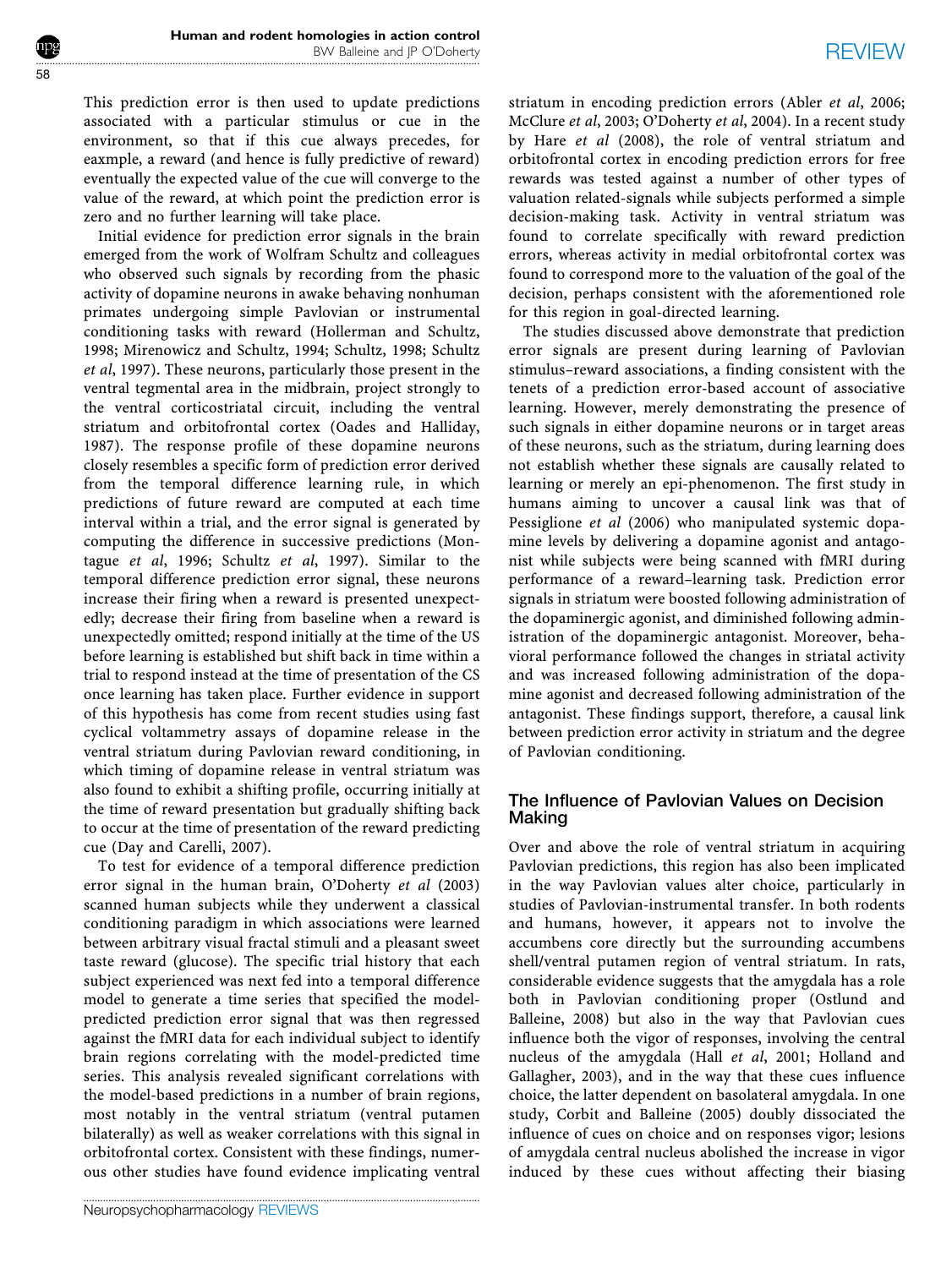influence on choice. In contrast, lesions of basolateral amygdala abolished the effect on choice without affecting the increase in vigor. In humans, evidence has emerged linking the degree of activity in the right amygdala across subjects with the extent to which a Pavlovian conditioned cue modulates the vigor of responding (Talmi et al[, 2008\)](#page-20-0). However, as yet, no study has assessed the functions of different amygdalar subnuclei on the motivational control of behavior as has been carried out in rodents.

Circuitry involving amygdala has recently been implicated in these effects of Pavlovian values on choice. The basolateral amygdala projects to mediodorsal thalamus [\(Reardon and Mitrofanis, 2000\)](#page-20-0), to orbitofrontal cortex, and to both the core and shell regions of the nucleus accumbens [\(Alheid, 2003\)](#page-17-0) and, in fact lesions of each of these regions appear to influence outcome specific form of Pavlovianinstrumental transfer ([Ostlund and Balleine, 2005; Ostlund](#page-20-0) [and Balleine, 2007b; Ostlund and Balleine, 2008](#page-20-0)) in subtly different ways. Lesions of mediodorsal thalamus and of orbitofrontal cortex have similar effects. When rats were trained on two actions for different outcomes, a stimulus associated with one of the outcomes is usually observed to bias choice and to elevate only the action trained with the outcome predicted by that stimulus. In lesioned rats, however, the stimuli were found to elevate performance indiscriminately; ie, lesioned rats increased their performance but of both actions equally ([Ostlund and Balleine,](#page-20-0) [2007b](#page-20-0); [Ostlund and Balleine, 2008\)](#page-20-0). In contrast, lesions of ventral striatum have a very different effect. Although lesions of the accumbens core have been reported to affect the vigor of responses in the presence of Pavlovian cues, Corbit et al (2001) found that these lesions had no effect on the biasing effects on choice performance. Thus, rats with lesions of the accumbens core that were trained on two actions for different outcomes were just as sensitive as sham lesioned rats to the effects of a stimulus associated with one of the two outcomes; ie, similar to shams they increased responding of the action that in training earned the outcome predicted by the stimulus and did not alter performance of the other action. In contrast, lesions of the accumbens shell completely abolished outcome selective Pavlovian-instrumental transfer. Although other evidence suggested that the rats learned both the Pavlovian S–O and instrumental R–O relationships to which they were exposed, the Pavlovian values predicted by the stimuli had no effect on either the vigor of responding or on their choice between actions.

In humans, Talmi et al [\(2008\)](#page-20-0) reported that BOLD activity in the central nucleus accumbens (perhaps analogous to the core region in rodents) was engaged when subjects' were presented with a reward-predicting Pavlovian cue while performing an instrumental response, which led to an increase in the vigor of responding, consistent with the effects of general Pavlovian to instrumental transfer. In a study of outcome-specific Pavlovian-instrumental transfer in humans using fMRI, Bray et al [\(2008\)](#page-18-0) trained subjects on instrumental actions each leading to one of four different unique outcomes. In a separate Pavlovian training session, subjects were previously trained to associate different visual stimuli with the subsequent delivery of one of these outcomes. Specific transfer was then assessed by inviting subjects to choose between pairs of instrumental actions that, in training, were associated with the different outcomes in the presence of a Pavlovian visual cue that predicted with one of those outcomes. Consistent with the effects of specific transfer, subjects were biased in their choice toward the action leading to the outcome consistent with that predicted by the Pavlovian stimulus. In contrast to the region of accumbens activated in the general transfer design of Talmi et al [\(2008\)](#page-20-0), specific transfer produced BOLD activity in a region of ventrolateral putamen: this region was less active in trials in which subjects chose the action incompatible with the Pavlovian cue compared with trials in which they chose compatible action, or indeed in other trials in which a Pavlovian stimulus paired with neither outcome was presented. These findings could suggest a role for this ventrolateral putamen region in linking specific outcome–response associations with Pavlovian cues and suggest that on occasions when an incompatible action is chosen, activity in this region may be inhibited. Given the role of this more lateral aspect of the ventral part of the striatum in humans in specific-PIT, it might be tempting to draw parallels between the functions of this area in humans with that of the shell of the accumbens implicated in specific-transfer in rodents. At the moment such suggestions must remain speculative until more fine-grained studies of this effect are conducted in humans, perhaps making use of higher resolution imaging protocols to better differentiate between different ventral striatal (and indeed amygdala) subregions.

# THE INTEGRATION OF ACTION CONTROL AND MOTIVATION IN DECISION MAKING

How learning and motivational processes are integrated to guide performance is a critical issue that has received relatively little attention to date. Some speculative theories have been advanced within the behavioral, computational, and neuroscience literatures, although there is not at present a significant body of experimental results to decide how this integration is achieved.

### Behavioral Studies

Although the fact that both the outcome itself and stimuli that predict that outcome can exert a motivational influence on performance suggests that these processes exert a complimentary influence on action selection, the growing behavioral and neural evidence that these sources of motivation are independent, reviewed above, suggests that the behavioral complementarity of these processes is achieved through an integrative network rather than through a common representational or associative process. This kind of conclusion has in fact long been the source of a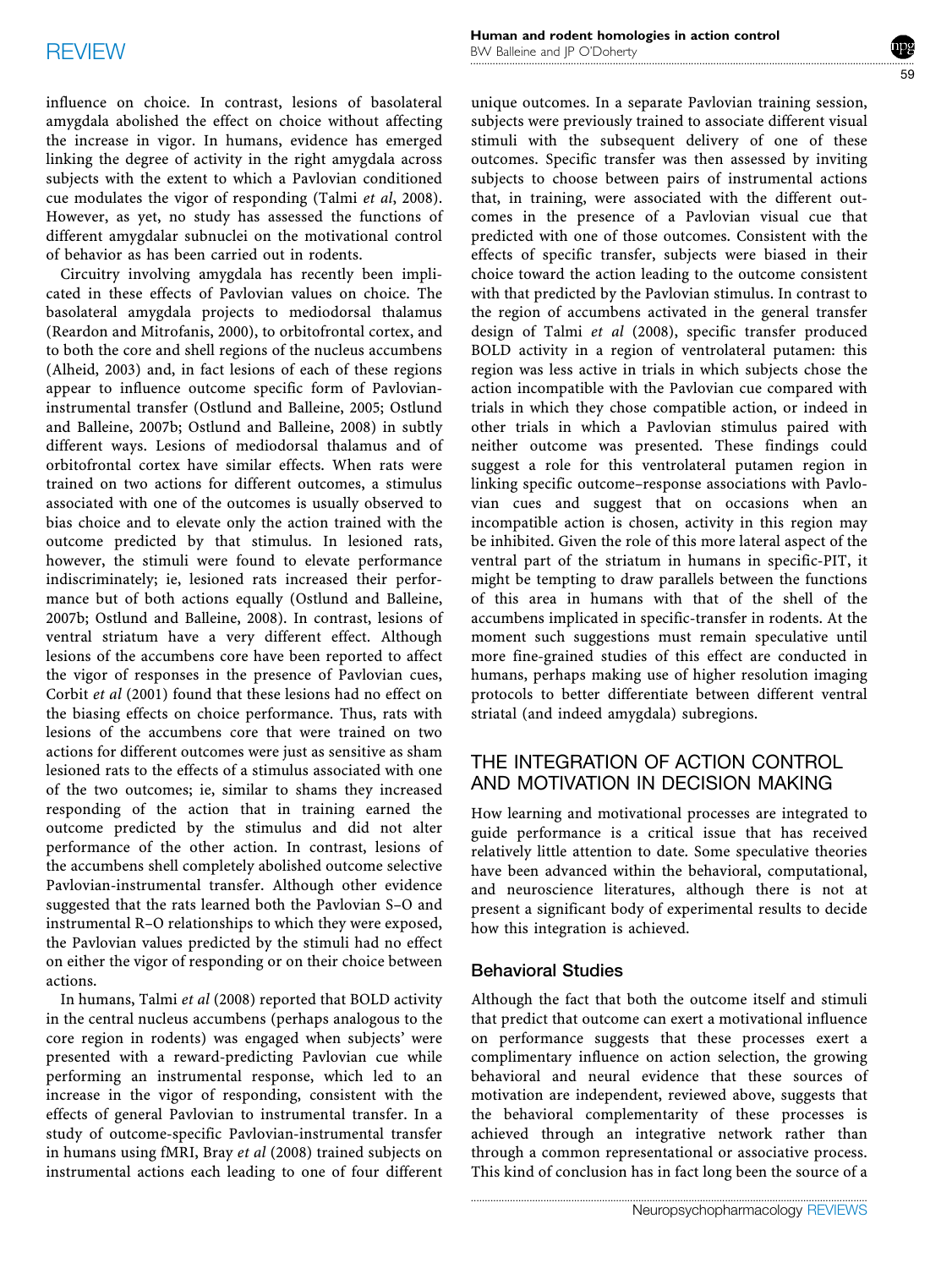number of two-process theories of instrumental conditioning that have been advanced in the behavioral literature. These positions have typically argued for the integration of some form of Pavlovian and instrumental learning process. Although this is not the place to review the variety of theories advanced along these lines (see [Balleine and](#page-17-0) [Ostlund, 2007d\)](#page-17-0), the evidence reviewed above, arguing for distinct learning and motivational processes mediating goal-directed and habitual actions, suggests that this may be based on integration across the S–R and R–O domain in the course of normal performance. Although, this may be achieved in variety of ways, some recent evidence suggests that it is accomplished through a distributed outcome representation involving, on the one hand, the outcome as a goal and on the other the outcome as a stimulus with which actions can become associated. That outcomes might have this kind of dual role is particularly likely in self-paced situations where actions and outcomes occur intermittently, sometimes preceding sometimes following one another over time. Thus, in experiments in which food outcomes are used both as discriminative stimuli and as goals, the delivery of the food can be arranged such that it selects (always precedes) one action and independently serves as an outcome of (always follows) a different action. Devaluation of that outcome was found to influence the action with which it was associated as a goal but did not affect the selection of the action for which the outcome served as a discriminative stimulus [\(De Wit](#page-18-0) et al, 2006; [Dickinson and](#page-18-0) [de Wit, 2003\)](#page-18-0). This kind of finding encourages the view that, in the ordinary course of events, stimuli and goals exert complementary control over action selection and initiation, respectively.

This position is summarized in [Figure 3.](#page-13-0) Here, the outcome controls actions in two ways: (1) through a form of S–R association in which the stimulus properties of the outcome can select an action with which they are associated, ie, through an  $O^S-R$  association; and (2) through the standard R–O association in which any selected action retrieves the outcome as a goal; ie, an  $R-O<sup>G</sup>$ . Thus, given this form of O–R association, anything that retrieves the outcome, such as the Pavlovian S–O association in specific transfer experiments, for example, should act to select the R with which the O is associated (as a stimulus). Selection of that specific R then acts to retrieve the O with which the R is associated for evaluation, now as a goal, allowing the  $O<sup>S</sup>$  and O<sup>G</sup> to work together to control selection and initiation of the action in performance. That something like this is going on is supported by much of the behavioral evidence already discussed above. Thus, outcome devaluation affects neither the ability of discriminative cues or Pavlovian cues to affect performance and only reduces actions that are dependent on outcome value for initiation ([Colwill and Rescorla, 1990](#page-18-0); [Holland, 2004;](#page-19-0) [Rescorla, 1994](#page-20-0)). Likewise, action selection inducted by reinstatement of an action by outcome delivery after a period of extinction is unaffected by devaluation of the outcome, although the rate of subsequent performance is significantly reduced suggesting that the  $O<sup>S</sup>$  selection

process is initially engaged normally and the evaluative  $O^G$ process only later acts to modify the rate of performance ([Balleine and Ostlund, 2007d;](#page-17-0) [Ostlund and Balleine, 2007a](#page-20-0)).

Furthermore, this account provides a very natural explanation of the acquisition of habits and their dependence on overtraining. Thus, if an  $O<sup>S</sup>$  process usually exerts control over action selection, then it requires only the assumption that the strength of this selection process grows sufficiently strong with over training to initiate actions without the need for the evaluation or, more likely, before evaluation is completed. Thus, habitual actions have the quality of being impulsive; they are implemented before the actor has had time adequately to evaluate their consequences. On this view, therefore, the Pavlovian and outcome-related motivational processes associated with habits and actions are intimately related, although their joint influence over the final common path to action. Nevertheless, although these data and this general theoretical approach points to a simple integrative process, it does not provide much in the way of constraints as to how such a process is implemented. Several views of this have, however, been developed in both the computational and neuroscience literatures.

#### Computational Theories of Action Selection

A particularly influential class of models for instrumental conditioning has arisen from a subfield of computational theories collectively known as reinforcement learning ([Sutton and Barto, 1998\)](#page-20-0). The core feature of such RL models is that, to choose optimally between different actions, an agent needs to maintain internal representations of the expected reward available on each action, and then subsequently choose the action with the highest expected value. Also central to these algorithms is the notion of a prediction error signal that is used to learn and update expected values for each action through experience, just as was the case for Pavlovian conditioning described earlier. In one such model—the actor/critic, action selection is conceived as involving two distinct components: a critic, which learns to predict future reward associated with particular states in the environment, and an actor which chooses specific actions to move the agent from state to state according to a learned policy ([Barto, 1992, 1995](#page-17-0)). The critic encodes the value of particular states in the world and as such has the characteristics of a Pavlovian reward prediction signal described above. The actor stores a set of probabilities for each action in each state of the world, and chooses actions according to those probabilities. The goal of the model is to modify the policy stored in the actor, such that, over time, those actions associated with the highest predicted reward are selected more often. This is accomplished by means of the aforementioned prediction error signal that computes the difference in predicted reward as the agent moves from state to state. This signal is then used to update value predictions stored in the critic for each state, but also to update action probabilities stored in the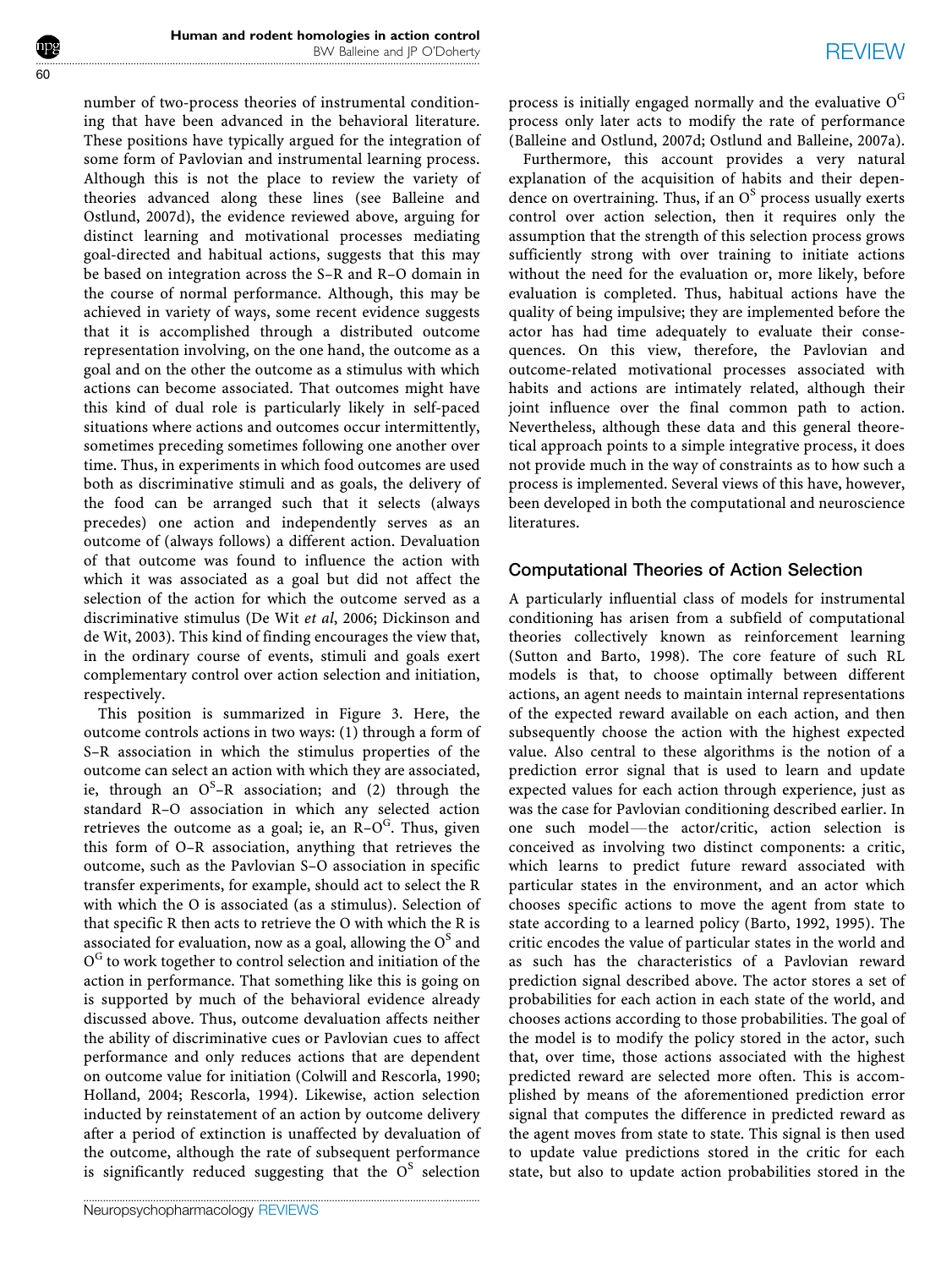<span id="page-13-0"></span>

Figure 3. Associations that current evidence suggests are formed between various stimuli (S), actions (R), and outcomes (O) or goals (G) and goal values (V) during the course of acquisition or performance of goal-directed action. (i) Current research provides evidence for both R-O<sup>G</sup> and O<sup>S</sup>-R associations in the control of performance. Whereas the O<sup>S</sup>-R association does not directly engage or influence changes in outcome value, the R–O<sup>G</sup> association directly activates an evaluative process (V). Performance (R<sup>E</sup>) relies on both R–O and O–R processes. The necessity of the evaluative pathway in response initiation can be overcome by increasing the contribution of the selection process either by presenting a stimulus separately trained with the outcome (ie, SCS-OS as in Pavlovian-instrumental transfer experiments) or by strengthening the O<sup>S</sup>-R association itself by selective reinforcement through overtraining.

actor such that if the agent moves to a state associated with greater reward (and thus generates a positive prediction error), then the probability of choosing that action in future is increased. Conversely, if the agent moves to a state associated with less reward, this generates a negative prediction error and the probability of choosing that action again is decreased.

Analogies have been drawn between the anatomy and connections of the basal ganglia, and possible neural architectures for implementing reinforcement learning models including the actor/critic ([Montague](#page-19-0) et al, 1996). A key proposal by [Montague](#page-19-0) et al (1996) was that the ventral striatum may have a role as the critic, whereas the dorsal striatum implements the actor. Evidence supporting this conclusion in humans was obtained by [O'Doherty](#page-19-0) et al [\(2004\)](#page-19-0) who found prediction error signals during performance of an instrumental task but not a Pavlovian task in the dorsal striatum consistent with a role for this region as the actor, while prediction error signals correlated with activity in ventral striatum during both instrumental and Pavlovian conditioning, consistent with the role for this region as the critic. [Schonberg](#page-20-0) et al (2007) subsequently showed that the degree of variance in subjects able to successfully learn an instrumental conditioning task was associated with the extent to which they exhibited prediction errors in dorsal striatum. Furthermore, consistent with the actor/critic proposal, while reward-prediction error activity in ventral striatum was weaker in subjects who failed to learn such a task this ventral striatum prediction error activity did not differ significantly between groups. These results suggest a dorsal/ventral distinction within the striatum, whereas ventral striatum is more concerned with Pavlovian or stimulus-outcome learning, the dorsal striatum is more engaged during the learning of S–R or S–R– outcome associations.

How does a model such as the actor/critic map onto the distinction between goal-directed and habitual rewardpredictions described earlier? One possibility, proposed by Daw et al [\(2005\)](#page-18-0), is that a reinforcement learning model such as the actor/critic is concerned purely with the learning of habitual S–R value signals (see also [Balleine](#page-17-0) et al[, 2008\)](#page-17-0). According to this interpretation, action-value signals learned by an actor/critic would not be immediately updated following a change in the value of the reward outcome (such as by devaluation). Instead such an update would occur only after the model re-experiences the reward in its now devalued state and generates prediction errors that would incrementally modulate action values. [Daw](#page-18-0) et al [\(2005\)](#page-18-0) also proposed an alternative model to the actor/critic to account for the goal-directed component of instrumental learning: a forward model. Unlike reinforcement learning which develops approximate or 'cached' values for particular actions based on earlier experience with those actions, in the 'forward model', values for different actions are worked out on-line by taking into account knowledge about the rewards available in each state, and the transition probabilities between each state and iteratively working out the value of each available option. One property of this model is that value representations should be sensitive to outcome devaluation, because they are computed on-line with respect to the known structure of the decision problem and the incentive value of the outcome; hence, this model accounts for one property of goal-directed learning, namely the sensitivity of goal-directed actions to changes in outcome value. Furthermore, the extent to which the goaldirected 'forward-model' and the habitual RL system controls behavior is argued to depend on an on-going uncertainty-based competition between the two systems so that the system yielding the least uncertain estimates of reward controls behavior at a given point in time, a feature that can be shown to reproduce the differential control of behavior by the goal-directed system early compared with late in training.

Some fMRI evidence in support of the existence of 'forward' model-based value signals in vmPFC has emerged [\(Hampton](#page-19-0) et al, 2006). However, although this is a very promising conceptual framework, a number of outstanding issues still need to be resolved. First, although there are several ways of understanding the uncertainty that shifts between goal-directed and habitual control, these appear, nevertheless, to be axiomatically competing processes. Hence, the notion they might at times operate cooperatively is not yet accommodated in this analysis. Second, although it provides an elegant account of the differential sensitivity of under- and overtrained actions to outcome devaluation, it does not, as of yet, account for their differential sensitivity to contingency degradation. Third, a strong implication of this model is that the computational function of dopamine relates specifically to the operation of the habit-like RL system, and not the goal-directed system. Yet, dopaminergic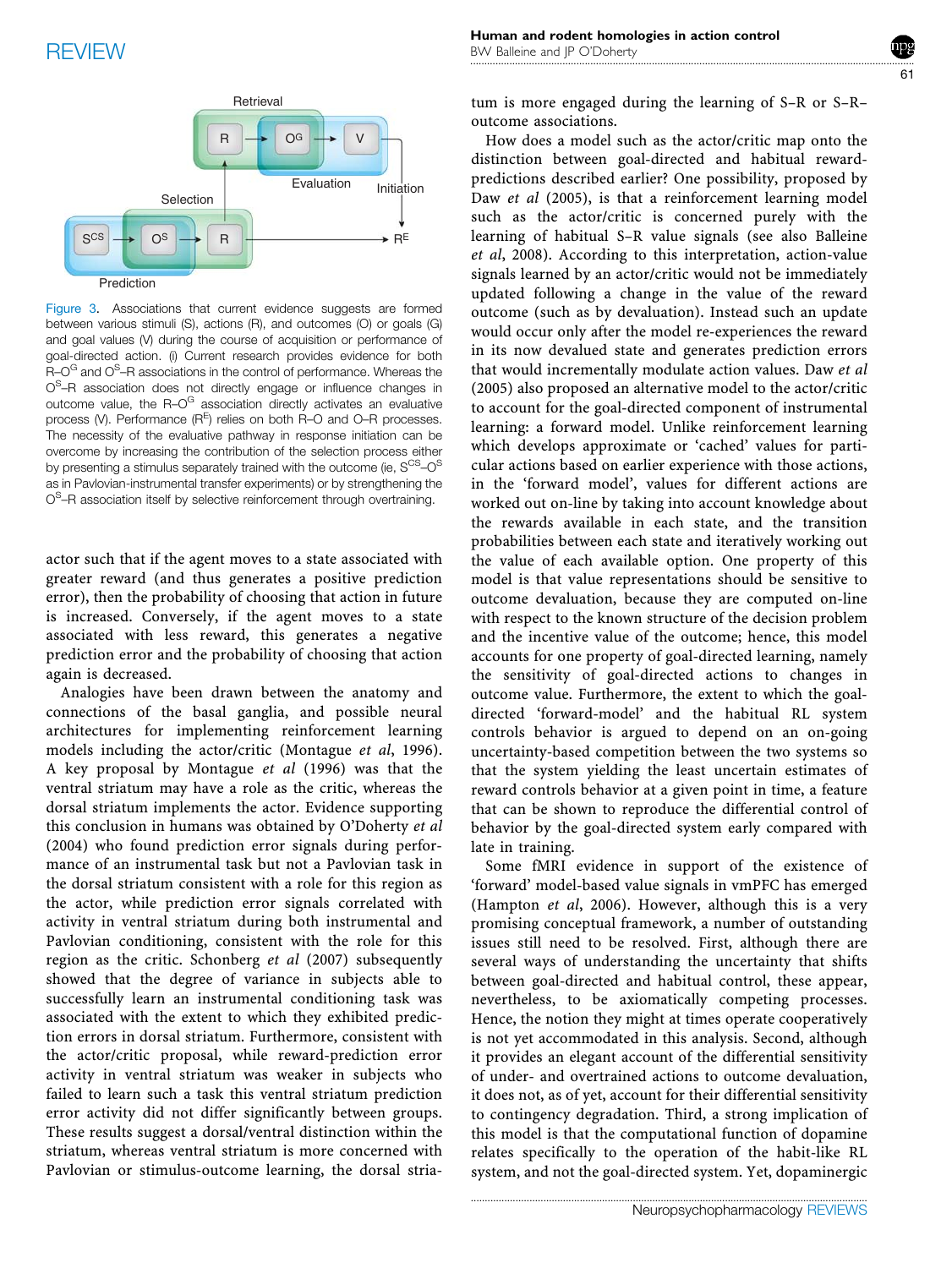neurons project heavily to the prefrontal cortex and dorsomedial striatal regions involved in goal-directed behavior as well as to dorsolateral striatum ([Gaspar](#page-18-0) et al, [1992](#page-18-0); [Lidow](#page-19-0) et al, 1991; [Lynd-Balta and Haber, 1994](#page-19-0)). Thus, it seems possible that dopamine has a role in the goaldirected system as well as in the habitual system. Finally, empirical evidence in support of the presence of distinct RL and forward model-based value signals has not yet been forthcoming.

An alternative model of reward-based action selection has been proposed by [Frank and Claus \(2006\).](#page-18-0) This model provides a literal description of proposed cortico-basal ganglia circuits underlying reward-learning, in which different groups of striatal neurons are proposed to mediate 'go' and 'no-go' responses, learned through the afferent dopaminergic prediction error. In essence this model is a literal implementation of a habit-like reinforcement learning process. The prefrontal cortex is proposed to maintain outcome information during action selection in a working memory, which is used to exert biasing effects on basal ganglia circuitry. The transfer of behavior from goaldirected to habitual control is proposed to take place through the strengthening of habit-like S–R associations in the basal ganglia which overcomes the biasing effects of the prefrontal system. Although this is a promising approach for testing how such dual control processes could be implemented within the architecture of the corticostriatal network, extensions to the current model are required to accommodate all of the known behavioral and neuroanatomical properties of the two systems reviewed earlier, such as the differential sensitivity of these systems to contingency degradation and the differentiation of the striatum into medial (goal-directed) and lateral (habitual) components.

### Neural Theories of Action Selection

Recent developments in the neuroanatomy and neuropharmacology of the basal ganglia have spawned a series of theoretical propositions regarding how learning and motivational processes might be integrated within this system. For example, one attractive proposal is that the various ventral and dorsal striatal networks described above, and illustrated in [Figure 2a,](#page-5-0) are hierarchically organized, allowing information to propagate from one level to the next. In particular, the recent description of spiraling connections between the striatum and the midbrain suggest an anatomical organization that can potentially implement interactions between networks (see [Figure 2b\)](#page-5-0). As observed by [Haber](#page-18-0) et al (2000), striatal neurons send direct inhibitory projections to DA neurons from which they receive reciprocal DA projections, and also project to DA neurons which in turn project to a different striatal area. These latter projections allow feed-forward propagation of information in only one direction, from the limbic networks to associative and sensorimotor networks. On this view, for example, Pavlovian values could influence the effective Pavlovian teaching signal at one level, while enhancing

dopaminergic activity, and hence instrumental performance at the next. This could be revealed in a negative feedback signal from the GABAergic medium spiny projection neurons from the striatum to the DA neurons on the one hand, and the potentiation of the DA signal through disinhibitory projections on the neighboring cortico-basal ganglia network (eg, through GABAergic striatal projection neurons to nigral GABAergic interneurons to DA neurons) ([Haber, 2003; Haber](#page-18-0) et al, 2000; Yin et al[, 2008](#page-21-0)). This model predicts the progressive involvement of different neural networks during different stages of learning, a suggestion that has received some support [\(Belin and Everitt, 2008](#page-17-0); [Everitt and Robbins, 2005;](#page-18-0) [Jueptner](#page-19-0) et al, 1997b; [Miyachi](#page-19-0) et al[, 2002; Miyachi](#page-19-0) et al, 1997).

Various kinds of evidence support this model; for example, although the feedforward projections from ventral striatum to the DA neurons projecting to ventral striatum ([Nauta](#page-19-0) et al, 1978; [Nauta, 1989\)](#page-19-0) is relatively greater than the feedback projections to ventral striatum, the opposite is true of the dorsal striatum. As such, the ventral striatal network should be expected to exert greater control over the functions of the dorsal striatum than vice versa. There is in fact some evidence for this prediction; the Pavlovian facilitation of instrumental behavior is greater than the reverse; indeed, evidence suggests that the instrumental actions tend to inhibit, rather than excite, Pavlovian CRs ([Ellison and Konorski, 1964;](#page-18-0) [Williams, 1965\)](#page-20-0). As might be expected, therefore, evidence from Pavlovian instrumental transfer experiments is consistent with this model. Thus, for example, dopamine activity appears to be critical for general transfer, which is abolished by DA antagonists and local inactivation of the VTA ([Dickinson](#page-18-0) et al, 2000; [Murschall](#page-19-0) [and Hauber, 2006](#page-19-0)), whereas amphetamine-induced sensitization can enhance it ([Wyvell and Berridge, 2000\)](#page-21-0). Nevertheless, evidence from specific transfer is more ambiguous; it is partially spared after inactivation of the VTA ([Corbit](#page-18-0) et al[, 2007](#page-18-0)), rendered nonselective by inactivation of dorsomedial striatum and abolished by inactivation of the dorsolateral striatum [\(Corbit and Janak, 2007\)](#page-18-0), suggesting that stimulus control over action selection might be specific to the nigrostriatal projection. Thus, based on these results, the dorsomedial area appears to influence only the specificity of transfer-specific transfer, whereas the DLS could be necessary for any increases in response vigor induced by Pavlovian values.

It is possible to speculate too on the way this model might be thought to account for the influence of outcome values on performance. For example, evidence described above suggests that lesions of accumbens core reduce instrumental performance and also reduce sensitivity to outcome devaluation ([Balleine and Killcross, 1994](#page-17-0); [Corbit](#page-18-0) et al, [2001](#page-18-0)). Given the role of basolateral amygdala in outcome values and its inputs to accumbens core, there exists at least the possibility that the influence of outcome values on performance is mediated by an amygdala–ventral striatal modulation of the excitatory dopaminergic afferents on dorsomedial striatum from the substantia nigra. Never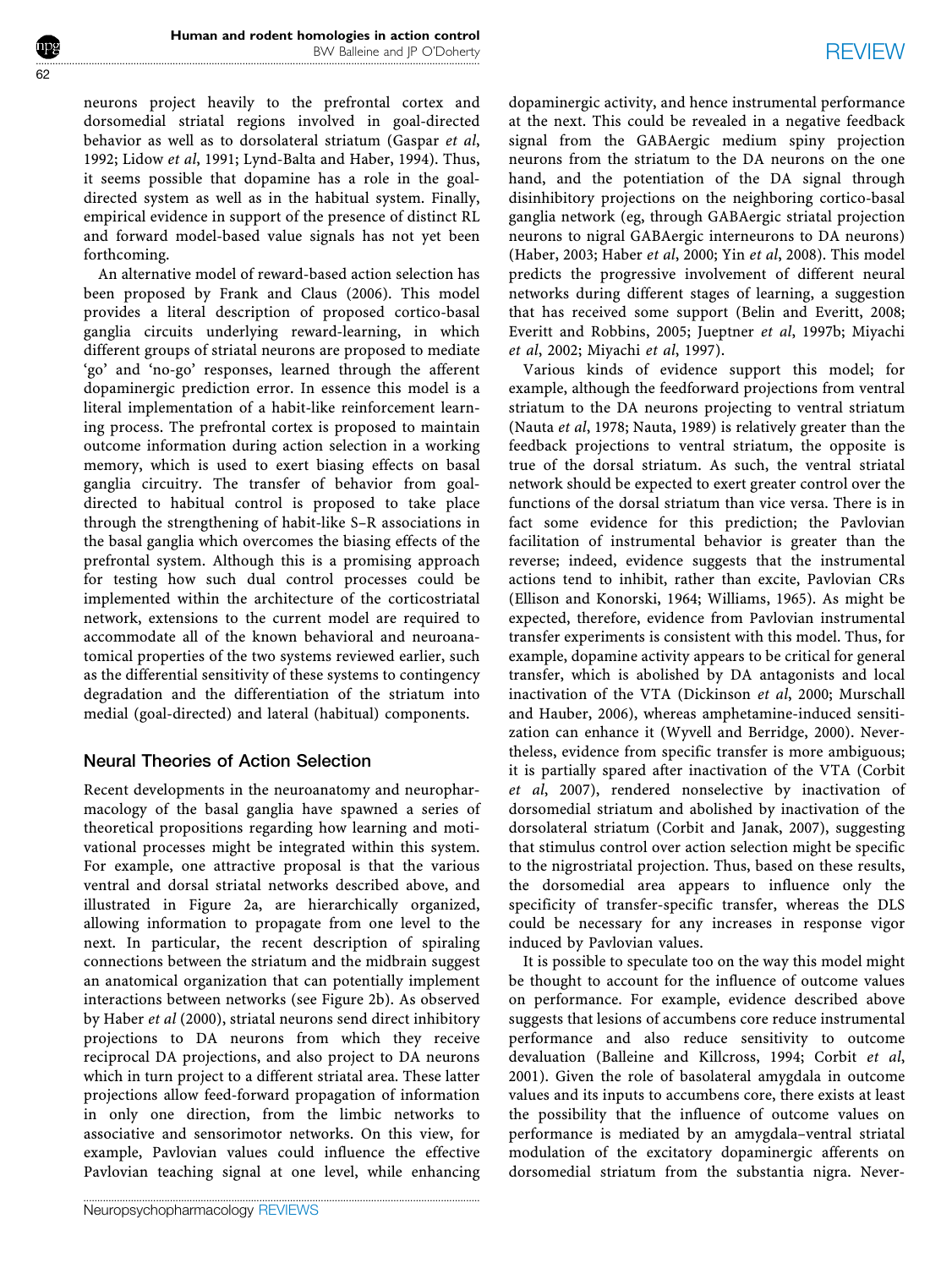............................................................................................................................................................... 63

theless, this general confluence of motivational processes through a common dopaminergic mechanism, although parsimonious, does not fit with the growing body of evidence demonstrating that the effects of outcome and Pavlovian values on performance are doubly dissociable (reviewed above). There are, of course, other networks that have been implicated in the way outcome values influence performance. First and foremost among these are the direct projections of basolateral amygdala to medial prefrontal cortex and dorsomedial striatum ([Kelley](#page-19-0) et al, 1982). But, of course, there are many other possible routes through which these structures might interact including projections to prefrontal cortex from the ventral striato–pallido–thalamic pathway [\(Zahm, 2000](#page-21-0)), and, indeed, directly into dorsal striatum through the thalamo–striatal pathway generally [\(Groenewegen](#page-18-0) et al, 1999; [Haber and McFarland, 2001;](#page-18-0) [Zackheim and Abercrombie, 2005\)](#page-21-0).

Over and above this question of the integration of learning and motivational processes in performance, there is also the question of whether the corticostriatal networks that mediate R–O and S–R learning interact directly. As described above, some evidence suggests that they form a cooperative network. However, there is also evidence of inhibitory or competing interactions between these processes; thus, inactivation of dorsomedial striatum immediately places actions under habitual control (Yin et al[, 2005\)](#page-21-0), whereas inactivation of the dorsolateral striatum immediately renders actions goal-directed (Yin et al[, 2006\)](#page-21-0) as if these two processes are always active and merely compete for control of performance [\(Balleine](#page-17-0) et al, 2009). The generally accepted architecture of the basal ganglia emphasizes the operation of functionally distinct, closed parallel loops connecting prefrontal cortex, dorsal striatum, and the pallidum/substantial nigra, and thalamus that feeds back onto the originating area of prefrontal cortex ([Alexander](#page-17-0) [and Crutcher, 1990a](#page-17-0); [Alexander](#page-17-0) et al, 1986; [Nakahara](#page-19-0) et al, [2001\)](#page-19-0). There is, on this view, integration within loops but not vertical integration across loops and, as a consequence, various theories have had to be developed to account for vertical integration; eg, the split loop ([Joel and Weiner,](#page-19-0) [2000\)](#page-19-0) or spiraling midbrain–striatal integration described above ([Haber, 2003](#page-18-0); [Haruno and Kawato, 2006\)](#page-19-0).

In contrast, older theories of striato–pallido–nigral integration proposed that, rather than being discrete, corticostriatal connections converge onto common target regions, particularly in the globus pallidus and substantia nigra, a view that allows naturally for integration between various corticostriatal circuits [\(Bar-Gad](#page-17-0) et al, 2003; [Percheron and Filion, 1991](#page-20-0); [Yelnik, 2002](#page-21-0)). Although anatomical studies challenge this view, recent evidence has emerged supporting a hybrid version; that, in addition to the segregated loops, there may also be integration through collateral projections from caudate (or dorsomedial striatum) converging with projections from the putamen (or dorsolateral striatum) onto common target regions in both the internal and external globus pallidus ([Nadjar](#page-19-0) et al, 2006; Sadek et al[, 2007](#page-20-0)). Whether these converging projections

underlie the integration of the  $O<sup>S</sup> - R$  and  $R - O<sup>G</sup>$  associations identified above remains to be established.

However, the processes mediating goal-directed and habitual actions interact, recent data suggest that the basal ganglia are able to maintain these functions in parallel and allow, under some conditions, one or other process either independent control or, under other conditions, both processes to exert cooperative control over choice and decision making. It is important to note that, in suggesting that two distinct learning processes are concurrently engaged, this view implies that the representation of the instrumental outcome has two distinct functions serving both as a reward or outcome, as a part of the action– outcome association underlying goal-directed learning, and also to reinforce an association between the action and antecedent stimuli in habits. How this is achieved is not fully understood, although some evidence suggests that the function of parsing the outcome into both a reward and a reinforcement signal depends on the amygdala ([Balleine,](#page-17-0) [2005, 2009](#page-17-0); [Balleine and Killcross, 2006](#page-17-0); [Balleine and](#page-17-0) [Ostlund, 2007d\)](#page-17-0). As described above, considerable evidence has accumulated suggesting that the basolateral amygdala has a central role in encoding the incentive or reward value of the instrumental outcome and, hence, in controlling the performance of goal-directed actions based on the interaction of this evaluative process with the action–outcome association (see section 'The corticolimbic-ventral striatal network and the motivation of decision-making'). Likewise, a number of authors have suggested that the reinforcement signal mediating the acquisition of S–R associations involving the dorsolateral striatum involves the ascending dopaminergic projection arising in the substantia nigra [\(Faure](#page-18-0) et al[, 2005](#page-18-0); [Reynolds](#page-20-0) et al, 2001), a projection that appears to be at least partly controlled by the central nucleus of the amygdala-see [Figure 2b](#page-5-0) ([Gonzales and Chesselet, 1990\)](#page-18-0). Although direct evidence that the CeN has a role in this reinforcement signal (and so in habit formation) has not yet been reported, it is known to be involved in generating general affective responses to rewarding events [\(Cardinal](#page-18-0) et al[, 2002\)](#page-18-0), signals associated with rewarding events [\(Corbit and Balleine, 2005;](#page-18-0) [Holland and Gallagher, 2003\)](#page-19-0), and in the control of simple S–R associations, such as those involving the performance of orienting responses to stimuli associated with food [\(El-Amamy and Holland, 2007](#page-18-0)). By activating both the central and basolateral amygdala, therefore, a single outcome-related event could potentially exert distinct functional effects in the performance of actions in the decision-making situation by controlling the production of independent reward and reinforcement signals that concatenate to distinct regions of striatum to control distinct corticostriatal circuits.

# FUTURE DIRECTIONS

Although there are numerous unanswered questions, we have shown here that there is likely to be a great deal of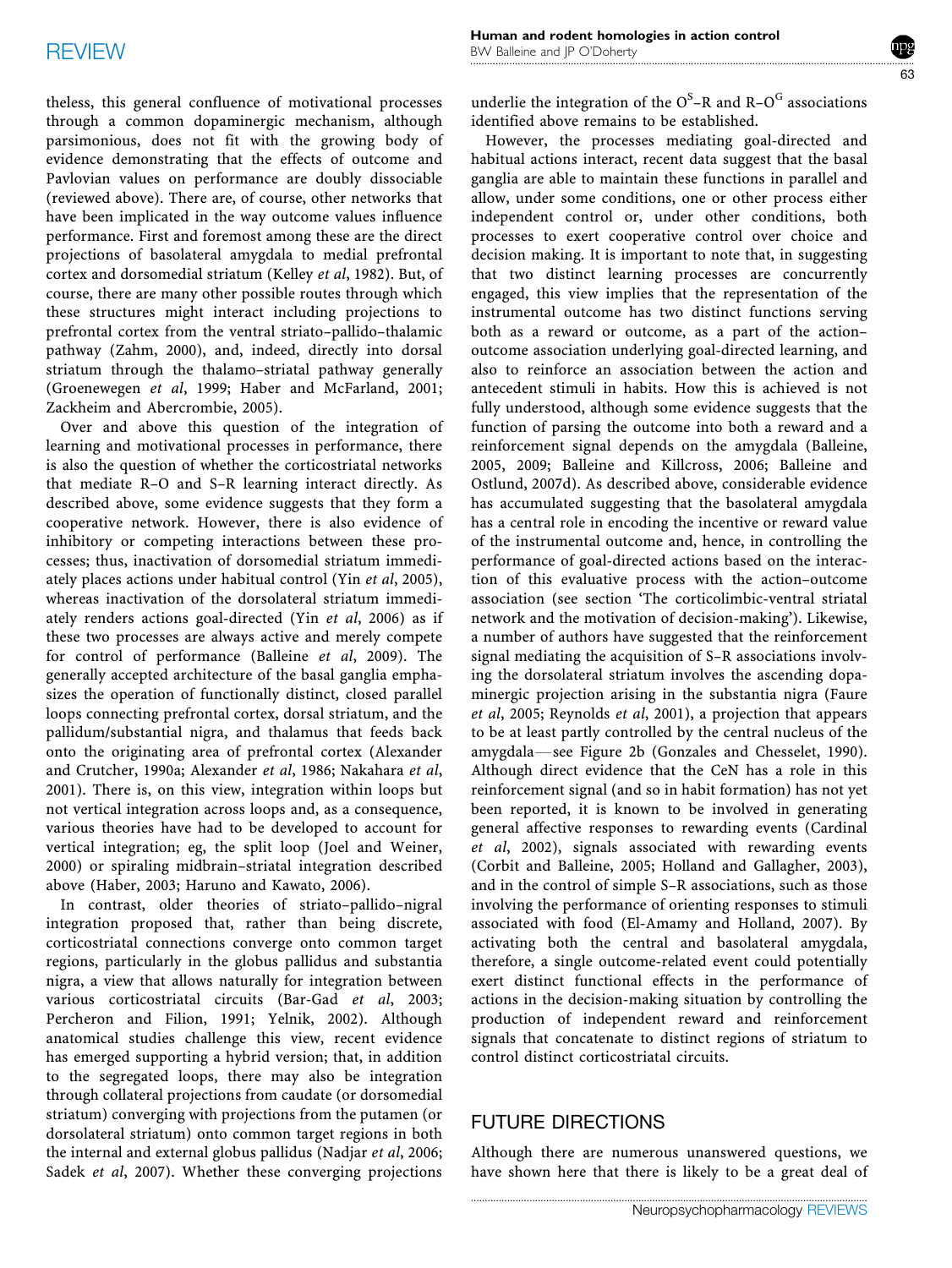commonality in the way the cortico-basal ganglia network functions to control adaptive behavior in mammalian species. Thus, we have described here two learning processes and two motivational processes that subserve goal-directed and habitual actions and that not only appear to exert similar behavioral control but also to depend on homologous neural networks in humans and rodents. Of course, we are not proposing that these networks are identical or reducible on a point-to-point basis. It does appear, however, that the functional anatomy and underlying organizational principles of the basal ganglia in humans and rodents are extremely similar and it will be an important task of future research to establish whether and in what ways they differ functionally.

64

There is, for example, striking similarity in the functional network controlling goal-directed actions. As we describe above, objective and subjective measures of action–outcome learning correlate with activity in regions of medial prefrontal, medial orbital cortex, and the caudate nucleus in humans [\(Figure 1\)](#page-4-0). Similarly, we reviewed the now considerable evidence that prelimbic cortex and dorsomedial striatum in rats subserves a very similar function. Generally, the homology between the rodent dorsomedial striatum and human caudate nucleus is relatively secure, although there are clearly functional differences in the rostro-caudal plane that remain to be explored ([Balleine](#page-17-0) et al[, 2007b\)](#page-17-0). There has, however, been considerably more controversy as to whether the rat possesses similar prefrontal cortical regions to humans and other primates ([Preuss, 1995\)](#page-20-0). Nevertheless, this controversy has largely been concerned with narrower issues such as whether there is a rodent homology to primate dorsolateral prefrontal cortex (with [Preuss \(1995\)](#page-20-0) claiming that there is not and [Uylings](#page-20-0) et al, 2003 arguing that there certainly is) or frontal pole ([Wise, 2008\)](#page-21-0), whereas there is growing evidence based on connectivity and density of connections, neurotransmitter types, embryological development, cytoarchitectonic characteristics, and (last but, obviously, not least from, our perspective) functional similarity that rodent prelimbicmedial orbital cortex region is analogous to human ventromedial prefrontal-medial orbital cortex (see [Brown](#page-18-0) [and Bowman, 2002](#page-18-0); [Uylings](#page-20-0) et al, 2003 for discussion). Generally, however, there has been insufficient systematic research of prefrontal cortex functions in rodent and human subjects using similarly structured tasks. More research along these lines would contribute meaningfully to an understanding of functional homologies in prefrontal cortex.

We also describe commonalities in the network mediating habit learning. Although, given the literature, this is perhaps somewhat less surprising [\(Graybiel, 2008](#page-18-0)), it is important to recognize that much of the previous evidence has not only come from very different tasks but also the relevance of these tasks to S–R learning has often largely been inferred from the experimenters' description of the task rather than direct tests of the factors controlling performance. There has, for example, been a large literature linking sensorimotor cortex and its efferents to dorsolateral striatum in rat in various maze learning tasks and other nominally S–R tasks involving discrimination learning. As we describe above, this is, however, something that has now been confirmed more directly using behavioral measures that confirm habitual control of overtrained actions both in rats and, using a very similar task, in humans and found to depend on dorsolateral striatum in rat and on the analogous region of striatum, the putamen, in human. At present, little is known about the structure of habit learning. For example, although reinforcement learning models provide clear predictions on the nature of the reinforcement signal supporting habit learning, it is not currently known if this constitutes the dopamine error signal alone, some integral of that signal involving local neuromodulators of the dopaminergic input to the striatum, or some combination of these or other potential processes. Likewise, although we have argued that amygdala has a central role in both reward and reinforcement processes, we do not know how these twin functions of outcome delivery are parsed neurally.

Although the goal-directed and habit learning processes that support the two major forms of adaptive behavioral control can be observed in both humans and rats and appear to depend on homologous corticostriatal circuits, it is unknown how these forms of learning interact and what conditions modulate whether they cooperate or inhibit/ interfere with one another. As presented above, it is clear that under some circumstances they interact; goal-directed and habitual control of performance often appears to be all or none rather than some mixture of the two. In other situations, these processes appear to be temporally related to one another and to function in synergy during the selection, evaluation, and implementation of actions. This will be a critical problem to resolve if we are to formulate accurate models of real life decision making in the course of which ongoing routine actions have often to be suspended, interference between concurrent choices has to be overcome, and new information has to be incorporated into the decision process while, nevertheless, remaining adaptive, at least for the most part.

Finally, we also described considerable evidence suggesting that homologous structures in rat and human mediate the influence of motivational processes on the performance of goal-directed and habitual actions, particularly the influence of Pavlovian cues on choice. Central and lateral OFC and ventral striatum appear to be particularly important for calculating and deploying the influence of Pavlovian values and, as described above, similar structures have also been implicated in rats in this process. This is perhaps most clear in the influence of outcome-specific Pavlovian values on choice in Pavlovian-instrumental transfer; in rodent, this effect depends on a circuit involving accumbens shell, mediodorsal thalamus, and lateral obitofrontal cortex. In humans, to date we have found evidence that the ventral putamen, a region coextensive with the shell, is activated in the presence of cues predicting the same outcome as the action when that action is performed,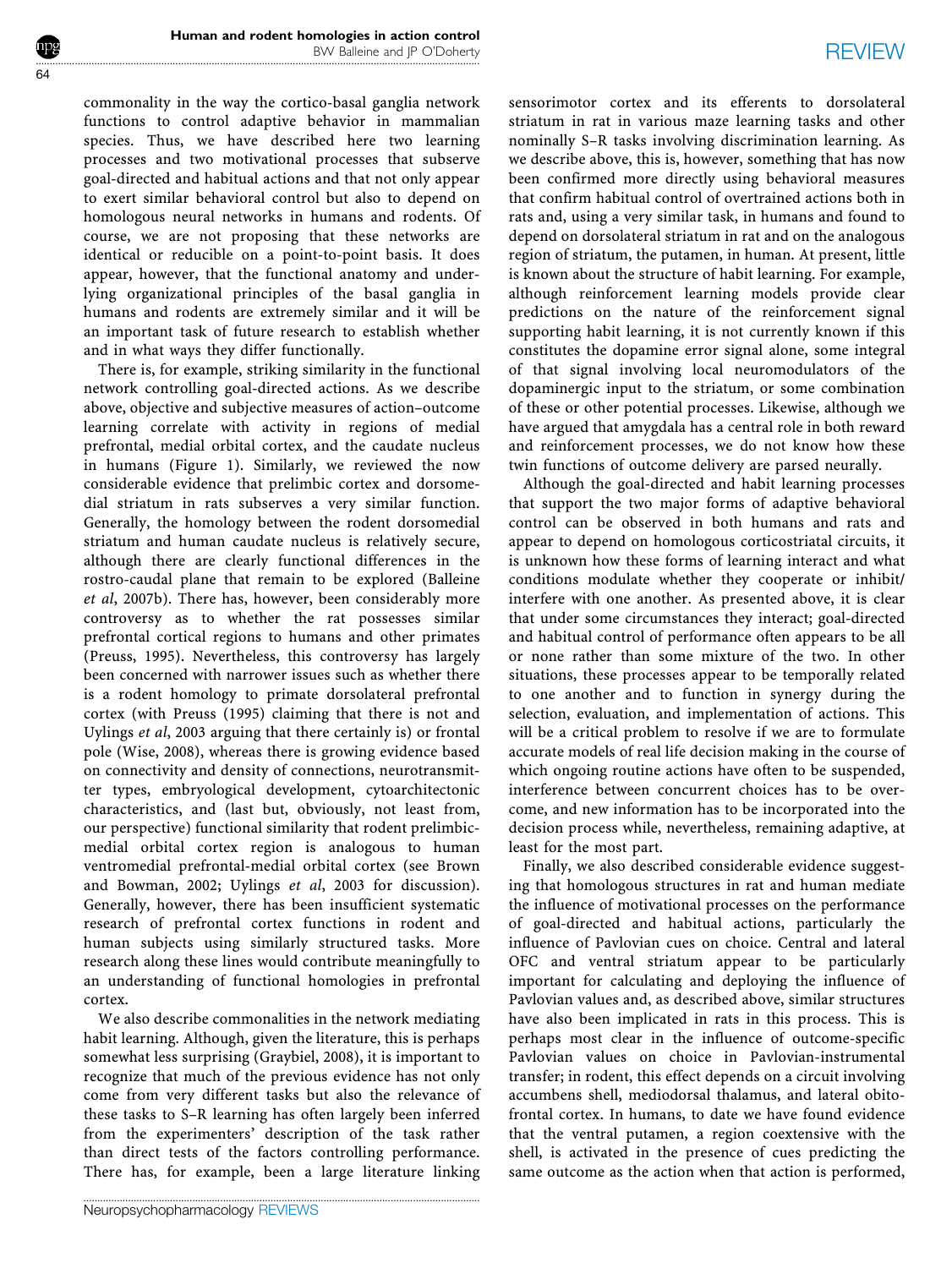<span id="page-17-0"></span>and is reduced when an action associated with a different outcome is performed. Similarly, outcome values encoded as a consequence of exposure to, and consummatory contact with, the consequences of actions have been found to depend on amygdala, insular, and medial orbitofrontal cortex in humans and to rely on similar structures in rats. Unfortunately, apart from very few notable exceptions, little of this research has been undertaken using comparable tasks or motivational manipulations organized to influence the same or comparable regulatory systems. Again, it is clearly research along these lines that will make the most rapid progress in understanding functional homologies in motivation. Finally, we do not have a clear understanding of the way that motivational and emotional processes regulate the networks that control choice and decision making in either humans or rodents. The common features of the influence of outcome and Pavlovian values on choice in rodent and human subjects described above points to the fact that similar neural systems organized along similar lines likely underlie this integrative process at least in mammals but, for the moment, it would be pure speculation to attempt to specify those in any greater detail.

#### ACKNOWLEDGEMENTS

The preparation of this paper was supported by grants from NICHD #HD59257 and NINDS #RR24911 to Bernard Balleine and a grant from Science Foundation Ireland to John O'Doherty.

### **DISCLOSURE**

The authors declare that, except for income received from their primary employers, no financial support or compensation has been received from any individual or corporate entity over the past 3 years for research or professional service and there are no personal financial holdings that could be perceived as constituting a potential conflict of interest.

#### **REFERENCES**

- Abler B, Walter H, Erk S, Kammerer H, Spitzer M (2006). Prediction error as a linear function of reward probability is coded in human nucleus accumbens. Neuroimage 31: 790–795.
- Adams CD (1981). Variations in the sensitivity of instrumental responding to reinforcer devalaution. Q J Exp Psychol 34B: 77-98. This paper describes the first experiments demonstrating the differential sensitivity of under- and over-trained actions to outcome devaluation.
- Adams CD, Dickinson A (1981). Instrumental responding following reinforcer devaluation. Q J Exp Psychol 33B: 109-121.
- Alexander GE, Crutcher MD (1990a). Functional architecture of basal ganglia circuits: neural substrates of parallel processing. Trends Neurosci 13: 266–271.
- Alexander GE, Crutcher MD (1990b). Functional architecture of basal ganglia circuits: neural substrates of parallel processing. Trends Neurosci 13: 266–271.
- Alexander GE, DeLong MR, Strick PL (1986). Parallel organization of functionally segregated circuits linking basal ganglia and cortex. Ann Rev Neurosci 9: 357–381.
- Alheid GF (2003). Extended amygdala and basal forebrain. Ann NY Acad Sci 985: 185–205.
- ............................................................................................................................................................... 65
- Anderson AK, Christoff K, Stappen I, Panitz D, Ghahremani DG, Glover G et al (2003). Dissociated neural representations of intensity and valence in human olfaction. Nat Neurosci 6: 196–202.
- Antonini A, Moresco RM, Gobbo C, De Notaris R, Panzacchi A, Barone P et al (2001). The status of dopamine nerve terminals in Parkinson's disease and essential tremor: a PET study with the tracer [11-C]FE-CIT. Neurol Sci 22: 47–48.
- Balleine BW, Delgado MR, Hikosaka O (2007a). The role of the dorsal striatum in reward and decision-making. J Neurosci 27: 8161–8165.
- Balleine BW, Liljeholm M, Ostlund SB (2009). The integrative function of the basal ganglia in instrumental conditioning. Behav Brain Res 199: 43–52.
- Balleine BW (1992). Instrumental performance following a shift in primary motivation depends on incentive learning. J Exp Psychol Anim Behav Process 18: 236–250.
- Balleine BW (2001). Incentive processes in instrumental conditioning. In: Klein RMS (ed). Handbook of contemporary learning theories. LEA: Hillsdale, NJ. pp 307–366.
- Balleine BW (2004). Incentive behavior. In: Whishaw IQ, Kolb B (eds). The Behavior of the Laboratory Rat: A Handbook With Tests. Oxford University Press: Oxford. pp 436–446.
- Balleine BW (2005). Neural bases of food seeking: affect, arousal and reward in corticostriatolimbic circuits. Physiol Behav 86: 717–730.
- Balleine BW (2009). Taste, disgust and value: taste aversion learning and outcome encoding in instrumental conditioning. In: S. Reilly TRS (ed). Conditioned Taste Aversion: Behavioral and Neural Processes. Oxford University Press: Oxford. pp 262–280.
- Balleine BW, Dickinson A (1991). Instrumental performance following reinforcer devaluation depends upon incentive learning. Q J Exp Psychol 43B: 279-296.
- Balleine BW, Ball J, Dickinson A (1994). Benzodiazepine-induced outcome revaluation and the motivational control of instrumental action in rats. Behav Neurosci 108: 573–589.
- Balleine BW, Davies A, Dickinson A (1995). Cholecystokinin attenuates incentive learning in rats. Behav Neurosci 109: 312–319.
- Balleine BW, Daw ND, O'Doherty JP (2008). Multiple forms of value learning and the function of dopamine. In: Glimcher PW, Camerer CF, Poldrack RA, Fehr E (eds).
- Neuroeconomics: Decision Making and the Brain. Academic Press: New York. Balleine BW, Delgado MR, Hikosaka O (2007b). The role of the dorsal striatum in reward and decision-making. J Neurosci 27: 8161-8165.
- Balleine BW, Dickinson A (1994). Role of cholecystokinin in the motivational control of instrumental action in rats. Behav Neurosci 108: 590–605.
- Balleine BW, Dickinson A (1998a). Goal-directed instrumental action: contingency and incentive learning and their cortical substrates. Neuropharmacology 37: 407–419. Describes the development of the cannonical tests of goaldirected action in rodents and the initial evidence for the involvement of prelimbic cortex in the encoding of the action-outcome association.
- Balleine BW, Dickinson A (1998b). The role of incentive learning in instrumental outcome revaluation by specific satiety. Anim Learn Behav 26: 46–59.
- Balleine BW, Dickinson A (2000). The effect of lesions of the insular cortex on instrumental conditioning: evidence for a role in incentive memory. J Neurosci 20: 8954–8964.
- Balleine BW, Doya K, O'Doherty J, Sakagami M (eds) (2007c). Reward and Decision Making in Corticobasal Ganglia Networks. New York Academy of Sciences: New York.
- Balleine BW, Killcross AS (1994). Effects of ibotenic acid lesions of the nucleus accumbens on instrumental action. Behav Brain Res 65: 181–193.
- Balleine BW, Killcross AS, Dickinson A (2003). The effect of lesions of the basolateral amygdala on instrumental conditioning. J Neurosci 23: 666–675.
- Balleine BW, Killcross S (2006). Parallel incentive processing: an integrated view of amygdala function. Trends Neurosci 29: 272–279.
- Balleine BW, Ostlund SB (2007d). Still at the choice point: Action selection and initiation in instrumental conditioning. Ann NY Acad Sci 1104: 147–171.
- Bar-Gad I, Morris G, Bergman H (2003). Information processing, dimensionality reduction and reinforcement learning in the basal ganglia. Prog Neurobiol 71: 439–473.
- Barto AG (1992). Reinforcement learning and adaptive critic methods. In: White DA, Sofge DA (eds). Handbook of intelligent control: Neural, Fuzzy, and Adaptive Approaches. Van Norstrand Reinhold: New York. pp 469–491.
- Barto AG (1995). Adaptive Critics and the Basal Ganglia. In: Houk JC, Davis JL, Beiser BG (eds). Models of Information Processing in the Basal Ganglia. MIT Press: Cambridge, MA. pp 215–232.
- Baxter MG, Parker A, Lindner CC, Izquierdo AD, Murray EA (2000). Control of response selection by reinforcer value requires interaction of amygdala and orbital prefrontal cortex. J Neurosci 20: 4311–4319.
- Belin D, Everitt BJ (2008). Cocaine seeking habits depend upon dopaminedependent serial connectivity linking the ventral with the dorsal striatum. Neuron  $57 \cdot 432 - 441$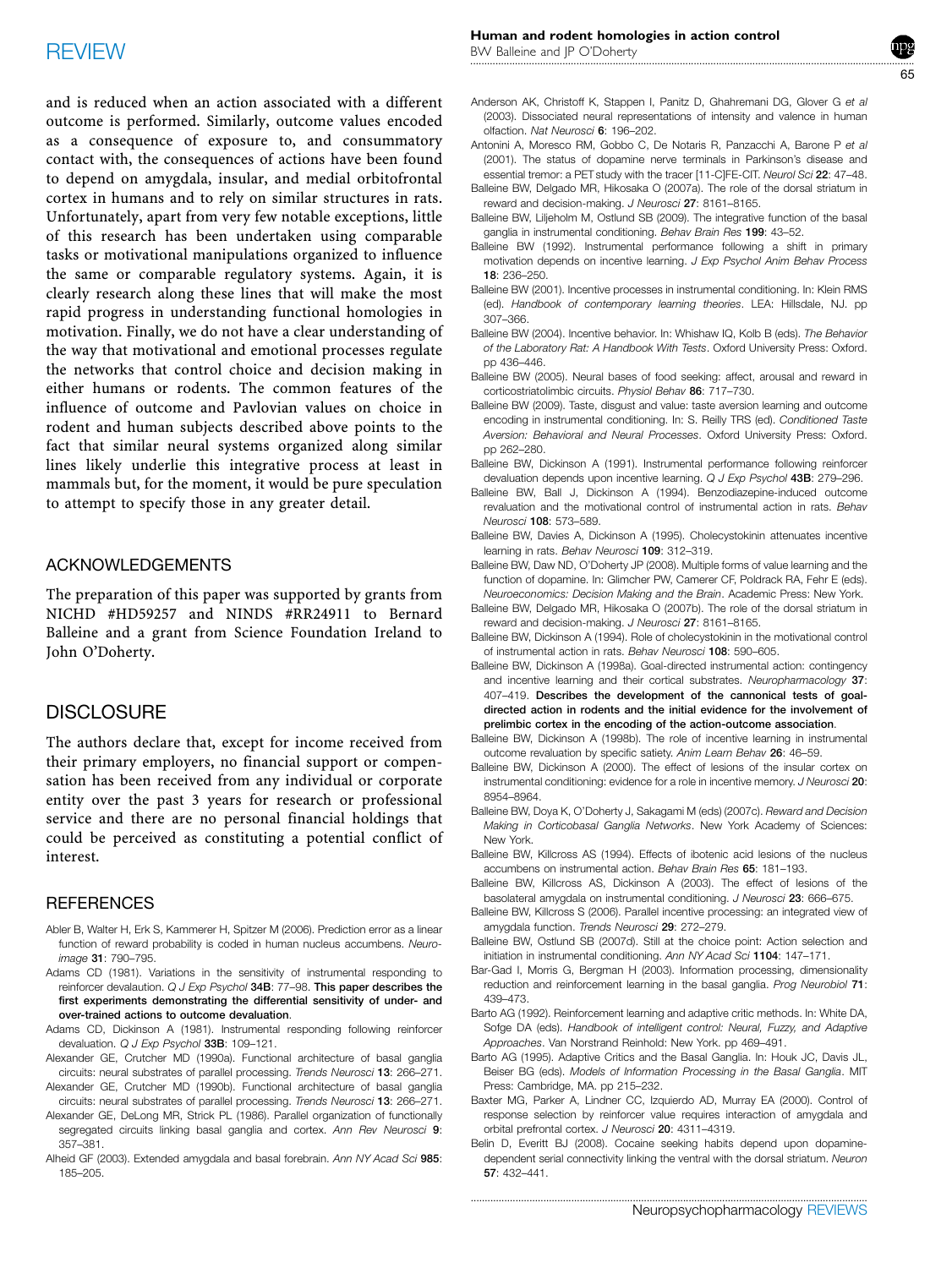- <span id="page-18-0"></span>Bray S, Rangel A, Shimojo S, Balleine BW, O'Doherty JP (2008). The neural mechanisms underlying the influence of Pavlovian cues on human decisionmaking. J Neurosci 28: 5861–5866.
- Brog JS, Salyapongse A, Deutch AY, Zahm DS (1993). The patterns of afferent innvervation of the core and shell in the 'accumbens' part of the rat ventral striatum:immunohistochemical detection of retrogradely transported fluoro-gold. J Comp Neurol 338: 255–278.
- Brown VJ, Bowman EM (2002). Rodent models of prefrontal cortical function. Trends Neurosci 25: 340–343.
- Cardinal RN, Parkinson JA, Hall J, Everitt BJ (2002). Emotion and motivation: the role of the amygdala, ventral striatum, and prefrontal cortex. Neurosci Biobehav Rev 26: 321–352.
- Colwill RC, Rescorla RA (1986). Associative structures in instrumental learning. Psychol Learn Motiv 20: 55–104.
- Colwill RM, Rescorla RA (1985). Postconditioning devaluation of a reinforcer affects instrumental responding. J Exp Psychol: Anim Behav Process 11: 120–132.
- Colwill RM, Rescorla RA (1990). Effect of reinforcer devaluation on discriminative control of instrumental behavior. J Exp Psychol Anim Behav Process 16: 40–47.
- Condé F, Maire-Lepoivre E, Audinat E, F C (1995). Afferent connections of the medial frontal cortex of the rat. II. Cortical and subcortical afferents. J Comp Neurol 20: 567–593.
- Corbit LH, Balleine BW (2003a). Instrumental and Pavlovian incentive processes have dissociable effects on components of a heterogeneous instrumental chain. J Exp Psychol Anim Behav Process 29: 99–106.
- Corbit LH, Balleine BW (2003b). The role of prelimbic cortex in instrumental conditioning. Behav Brain Res 146: 145–157.
- Corbit LH, Balleine BW (2005). Double dissociation of basolateral and central amygdala lesions on the general and outcome-specific forms of pavlovianinstrumental transfer. J Neurosci 25: 962–970. Describes initial evidence for two distinct forms of Pavlovian-instrumental transfer: general transfer, mediated by the amygdala central nucleus, and outcome-specific transfer, mediated by the basoloateral amygdala.
- Corbit LH, Janak PH (2007). Inactivation of the lateral but not medial dorsal striatum eliminates the excitatory impact of Pavlovian stimuli on instrumental responding. J Neurosci 27: 13977–13981.
- Corbit LH, Janak PH, Balleine BW (2007). General and outcome-specific forms of Pavlovian-instrumental transfer: the effect of shifts in motivational state and inactivation of the ventral tegmental area. Eur J Neurosci 26: 3141-3149.
- Corbit LH, Muir JL, Balleine BW (2001). The role of the nucleus accumbens in instrumental conditioning: Evidence of a functional dissociation between accumbens core and shell. J Neurosci 21: 3251–3260.
- Cromwell HC, Schultz W (2003). Effects of expectations for different reward magnitudes on neuronal activity in primate striatum. J Neurophysiol 89: 2823–2838.
- Daw ND, Niv Y, Dayan P (2005). Uncertainty-based competition between prefrontal and dorsolateral striatal systems for behavioral control. Nat Neurosci 8: 1704– 1711. Proposes a computational account of goal-directed and habitual processes in terms of model-based and model-free reinforcement learning mechanisms.
- Daw ND, O'Doherty JP, Dayan P, Seymour B, Dolan RJ (2006). Cortical substrates for exploratory decisions in humans. Nature 441: 876–879.
- Day JJ, Carelli RM (2007). The nucleus accumbens and Pavlovian reward learning. Neuroscientist 13: 148–159.
- Day JJ, Wheeler RA, Roitman MF, Carelli RM (2006). Nucleus accumbens neurons encode Pavlovian approach behaviors: evidence from an autoshaping paradigm. Eur J Neurosci 23: 1341–1351.
- De Araujo IE, Kringelbach ML, Rolls ET, McGlone F (2003). Human cortical responses to water in the mouth, and the effects of thirst. J Neurophysiol 90: 1865–1876.
- de Borchgrave R, Rawlins JN, Dickinson A, Balleine BW (2002). Effects of cytotoxic nucleus accumbens lesions on instrumental conditioning in rats. Exp Brain Res 144: 50–68.
- De Wit S, Kosaki Y, Balleine BW, Dickinson A (2006). Dorsomedial prefrontal cortex resolves response conflict in rats. J Neurosci 26: 5224–5229.
- Dickinson A (1994). Instrumental conditioning. In: Mackintosh NJ (ed). Animal Cognition and Learning. Academic Press: London. pp 4–79. An important review that evaluates experimental evidence for and against a variety of theories of instrumental conditioning.
- Dickinson A, Balleine BW (1994). Motivational control of goal-directed action. Anim Learn Behav 22: 1–18.
- Dickinson A, Balleine BW (2002). The role of learning in the operation of motivational systems. In: Gallistel CR (ed). Learning, Motivation & Emotion, Volume 3 of Steven's Handbook of Experimental Psychology, Third Edition. John Wiley & Sons: New York. pp 497–533.
- Dickinson A, Balleine BW, Watt A, Gonzales F, Boakes RA (1995). Overtraining and the motivational control of instrumental action. Anim Learn Behav 22: 197-206.
- Dickinson A, de Wit S (2003). The interaction between discriminative stimuli and outcomes during instrumental learning. Q J Exp Psychol B 56: 127–139.
- Dickinson A, Mulatero CW (1989). Reinforcer specificity of the suppression of instrumental performance on a non-contingent schedule. Behav Process 19: 167–180.
- Dickinson A, Smith J, Mirenowicz J (2000). Dissociation of Pavlovian and instrumental incentive learning under dopamine antagonists. Behav Neurosci 114: 468–483.
- Dickinson A, Squire S, Varga Z, Smith JW (1998). Omission learning after instrumental pretraining. Q J Exp Psychol 51B: 271-286. Describes evidence that, after overtraining, rats are less sensitive to changes in the instrumental contingency, in this case induced by imposing an omission schedule, than when undertrained.
- El-Amamy H, Holland PC (2007). Dissociable effects of disconnecting amygdala central nucleus from the ventral tegmental area or substantia nigra on learned orienting and incentive motivation. Eur J Neurosci 25: 1557-1567.
- Elliott R, Newman JL, Longe OA, Deakin JF (2003). Differential response patterns in the striatum and orbitofrontal cortex to financial reward in humans: a parametric functional magnetic resonance imaging study. J Neurosci 23: 303–307.
- Ellison GD, Konorski J (1964). Separation of the salivary and motor responses in instrumental conditioning. Science 146: 1071–1072.
- Everitt BJ, Robbins TW (2005). Neural systems of reinforcement for drug addiction: from actions to habits to compulsion. Nat Neurosci 8: 1481–1489.
- Everitt BJ, Stacey P (1987). Studies of instrumental behavior with sexual reinforcement in male rats (Rattus norvegicus): II. Effects of Preoptic area lesions, castration and testosterone. J Comp Psychol 101: 407–419.
- Faure A, Haberland U, Conde F, El Massioui N (2005). Lesion to the nigrostriatal dopamine system disrupts stimulus–response habit formation. J Neurosci 25: 2771–2780.
- Frank MJ, Claus ED (2006). Anatomy of a decision: striato-orbitofrontal interactions in reinforcement learning, decision making, and reversal. Psychol Rev 113: 300–326.
- Fudge JL, Emiliano AB (2003). The extended amygdala and the dopamine system: another piece of the dopamine puzzle. J Neuropsychiatry Clin Neurosci 15: 306–316.
- Gaspar P, Stepniewska I, Kaas JH (1992). Topography and collateralization of the dopaminergic projections to motor and lateral prefrontal cortex in owl monkeys. J Comp Neurol 325: 1–21.
- Gläscher J, Hampton AN, O'Doherty JP (2009). Determining a role for ventromedial prefrontal cortex in encoding action-based value signals during reward-related decision making. Cereb Cortex 19: 483-495.
- Gonzales C, Chesselet MF (1990). Amygdalonigral pathway: an anterograde study in the rat with Phaseolus vulgaris leucoagglutinin (PHA-L). J Comp Neurol 297: 182–200.
- Gottfried JA, O'Doherty J, Dolan RJ (2002). Appetitive and aversive olfactory learning in humans studied using event-related functional magnetic resonance imaging. J Neurosci 22: 10829–10837.
- Gottfried JA, O'Doherty J, Dolan RJ (2003). Encoding predictive reward value in human amygdala and orbitofrontal cortex. Science 301: 1104-1107.
- Graybiel AM (2008). Habits, rituals, and the evaluative brain. Annu Rev Neurosci 31: 359–387.
- Groenewegen HJ, Berendse HW, Wolters JG, Lohman AHM (1990). The anatomical relationship of the prefrontal cortex with the striatopallidal system, the thalamus and the amygdala: Evidence for a parallel organisation. Prog Brain Res 85: 95–118.
- Groenewegen HJ, Galis-de Graaf Y, Smeets WJ (1999). Integration and segregation of limbic cortico-striatal loops at the thalamic level: an experimental tracing study in rats. J Chem Neuroanat 16: 167-185.
- Guthrie ER (1935). The Psychology of Learning. Harpers: New York.
- Haber S, McFarland NR (2001). The place of the thalamus in frontal cortical-basal ganglia circuits. Neuroscientist 7: 315–324.
- Haber SN (2003). The primate basal ganglia: parallel and integrative networks. J Chem Neuroanat 26: 317–330.
- Haber SN, Fudge JL, McFarland NR (2000). Striatonigrostriatal pathways in primates form an ascending spiral from the shell to the dorsolateral striatum. J Neurosci 20: 2369–2382.
- Haber SN, Kim KS, Mailly P, Calzavara R (2006). Reward-related cortical inputs define a large striatal region in primates that interface with associative cortical connections, providing a substrate for incentive-based learning. J Neurosci 26: 8368–8376.
- Hall J, Parkinson JA, Connor TM, Dickinson A, Everitt BJ (2001). Involvement of the central nucleus of the amygdala and nucleus accumbens core in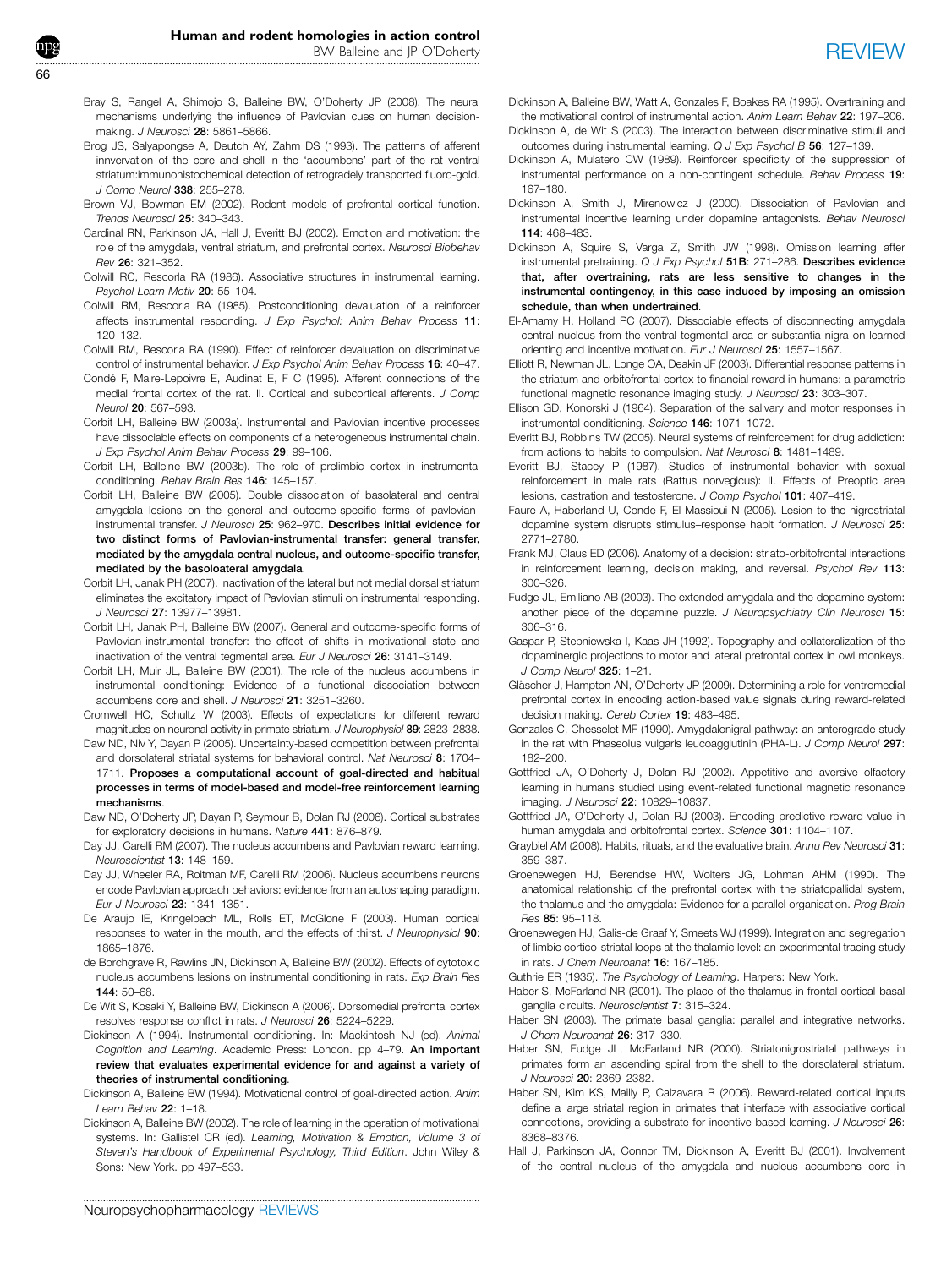<span id="page-19-0"></span>mediating Pavlovian influences on instrumental behaviour. Eur J Neurosci 13: 1984–1992.

- Hammond LJ (1980). The effects of contingencies upon appetitive conditioning of free-operant behavior. J Exp Anal Behav 34: 297–304.
- Hampton AN, Bossaerts P, O'Doherty JP (2006). The role of the ventromedial prefrontal cortex in abstract state-based inference during decision making in humans. J Neurosci 26: 8360-8367.
- Hare TA, O'Doherty J, Camerer CF, Schultz W, Rangel A (2008). Dissociating the role of the orbitofrontal cortex and the striatum in the computation of goal values and prediction errors. J Neurosci 28: 5623-5630.
- Haruno M, Kawato M (2006). Heterarchical reinforcement-learning model for integration of multiple cortico-striatal loops: fMRI examination in stimulus-actionreward association learning. Neural Netw 19: 1242–1254.
- Hatfield T, Han JS, Conley M, Gallagher M, Holland P (1996). Neurotoxic lesions of basolateral, but not central, amygdala interfere with Pavlovian second-order conditioning and reinforcer devaluation effects. J Neurosci 16: 5256-5265.
- Hazy TE, Frank MJ, O'Reilly RC (2007). Towards an executive without a homunculus: computational models of the prefrontal cortex/basal ganglia system. Philos Trans R Soc Lond B Biol Sci 362: 1601-1613.
- Hebb DO (1949). The organization of behavior: a neuropsychological theory. Wiley: New York.
- Hellemans KG, Dickinson A, Everitt BJ (2006). Motivational control of heroin seeking by conditioned stimuli associated with withdrawal and heroin taking by rats. Behav Neurosci 120: 103–114.
- Hendersen RW, Graham J (1979). Avoidance of heat by rats: Effects of thermal context on the rapidity of extinction. Learning Motivation 10: 351-363.
- Holland PC (2004). Relations between Pavlovian-instrumental transfer and reinforcer devaluation. J Exp Psychol Anim Behav Process 30: 104-117. Rat study describing the effect of overtraining on both outcome devaluation and Pavlovian-instrumental transfer and demonstrating that, although the influence of outcome value declines, the influence of reward-related stimuli on performance increases.
- Holland PC, Gallagher M (2003). Double dissociation of the effects of lesions of basolateral and central amygdala on conditioned stimulus-potentiated feeding and Pavlovian-instrumental transfer. Eur J Neurosci 17: 1680–1694.
- Holland PC, Petrovich GD, Gallagher M (2002). The effects of amygdala lesions on conditioned stimulus-potentiated eating in rats. Physiol Behav 76: 117–129.
- Hollerman JR, Schultz W (1998). Dopamine neurons report an error in the temporal prediction of reward during learning. Nat Neurosci 1: 304–309.
- Hull CL (1943). Principles of Behavior. Appleton: New York.
- Hutcheson DM, Everitt BJ, Robbins TW, A D (2001). The role of withdrawal in heroin addiction: enhances reward or promotes avoidance? Nat Neurosci 4: 943–947.
- Joel D (2001). Open interconnected model of basal ganglia-thalamocortical circuitry and its relevance to the clinical syndrome of Huntington's disease. Mov Disord 16: 407–423.
- Joel D, Niv Y, Ruppin E (2002). Actor-critic models of the basal ganglia: new anatomical and computational perspectives. Neural Netw 15: 535–547.
- Joel D, Weiner I (2000). The connections of the dopaminergic system with the striatum in rats and primates: an analysis with respect to the functional and compartmental organization of the striatum. Neuroscience 96: 451–474.
- Jueptner M, Frith CD, Brooks DJ, Frackowiak RS, Passingham RE (1997a). Anatomy of motor learning. II. Subcortical structures and learning by trial and error. J Neurophysiol 77: 1325–1337.
- Jueptner M, Stephan KM, Frith CD, Brooks DJ, Frackowiak RS, Passingham RE (1997b). Anatomy of motor learning. I. Frontal cortex and attention to action. J Neurophysiol 77: 1313–1324.
- Kelley AE (2004). Ventral striatal control of appetitive motivation: role in ingestive behavior and reward-related learning. Neurosci Biobehav Rev 27: 765–776.
- Kelley AE, Domesick VB, Nauta WJ (1982). The amygdalostriatal projection in the rat–an anatomical study by anterograde and retrograde tracing methods. Neuroscience 7: 615–630.
- Killcross S, Coutureau E (2003). Coordination of actions and habits in the medial prefrontal cortex of rats. Cereb Cortex 13: 400–408.
- Kim H, Shimojo S, O'Doherty JP (2006). Is avoiding an aversive outcome rewarding? Neural substrates of avoidance learning in the human brain. PLoS Biol 4: e233.
- Kringelbach ML, O'Doherty J, Rolls ET, Andrews C (2003). Activation of the human orbitofrontal cortex to a liquid food stimulus is correlated with its subjective pleasantness. Cereb Cortex 13: 1064–1071.
- Lauwereyns J, Watanabe K, Coe B, Hikosaka O (2002). A neural correlate of response bias in monkey caudate nucleus. Nature 418: 413–417.
- Lehéricy S, Benali H, Van de Moortele PF, Pélégrini-Issac M, Waechter T, Ugurbil K (2005). Distinct basal ganglia territories are engaged in early and advanced motor sequence learning. PNAS 102: 12566-12571. fMRI study showing evidence
- of a transfer of activity from anterior to posterior dorsal striatum during sequence learning as a function of training.
- Levin BE (1999). Arcuate NPY neurons and energy homeostasis in diet-induced obese and resistant rats. Am J Physiol 276(2 Part 2): R382–R387.
- Lidow MS, Goldman-Rakic PS, Gallager DW, Rakic P (1991). Distribution of dopaminergic receptors in the primate cerebral cortex: quantitative autoradiographic analysis using [3H]raclopride, [3H]spiperone and [3H]SCH23390. Neuroscience 40: 657–671.
- Lopez M, Balleine BW, Dickinson A (1992). Incentive learning and the motivational control of instrumental performance by thirst. Anim Learn Behav 20: 322–328.
- Lynd-Balta E, Haber SN (1994). Primate striatonigral projections: a comparison of the sensorimotor-related striatum and the ventral striatum. 345: 562–578.
- Malkova L, Gaffan D, Murray E (1997). Excitotoxic lesions of the amygdala fail to produce impairment in visual learning for auditory secondary reinforcement but interfere with reinforcer devaluation effects in rheus monkeys. J Neurosci 17: 6011–6020.
- Marsh R, Alexander GM, Packard MG, Zhu H, Wingard JC, Quackenbush G et al (2004). Habit learning in Tourette syndrome: a translational neuroscience approach to a developmental psychopathology. Arch Gen Psychiatry 61: 1259-1268.
- McClure SM, Berns GS, Montague PR (2003). Temporal prediction errors in a passive learning task activate human striatum. Neuron 38: 339-346. fMRI study showing activity in human putamen correlating with prediction errors during Pavlovian conditioning.
- McGeorge AJ, Faull RLM (1989). The organization of the projection from the cerebral cortex to the striatum in the rat. Neuroscience 29: 503–537.
- McHaffie JG, Stanford TR, Stein BE, Coizet V, Redgrave P (2005). Subcortical loops through the basal ganglia. Trends Neurosci 28: 401-407.
- Miller R (2008). A theory of the basal ganglia and their disorders. CRC Press: Boca Raton, FL.
- Mink JW (1996). The basal ganglia: focused selection and inhibition of competing motor programs. Prog Neurobiol 50: 381–425.
- Mirenowicz J, Schultz W (1994). Importance of unpredictability for reward responses in primate dopamine neurons. J Neurophysiol 72: 1024–1027.
- Miyachi S, Hikosaka O, Lu X (2002). Differential activation of monkey striatal neurons in the early and late stages of procedural learning. Exp Brain Res 146: 122-126.
- Miyachi S, Hikosaka O, Miyashita K, Karadi Z, Rand MK (1997). Differential roles of monkey striatum in learning of sequential hand movement. Exp Brain Res 115: 1-5.
- Mogenson GJ, Jones DL, Yim CY (1980). From motivation to action: functional interface between the limbic system and the motor system. Prog Neurobiol 14: 69–97.
- Montague PR, Dayan P, Sejnowski TJ (1996). A framework for mesencephalic dopamine systems based on predictive Hebbian learning. J Neurosci 16: 1936–1947. Proposes an analogy between the anatomical structure of the basal ganglia and the pattern of ascending dopaminergic projections, and the actor/critic reinforcement learning model implemented using a temporal difference learning rule.
- Murschall A, Hauber W (2006). Inactivation of the ventral tegmental area abolished the general excitatory influence of Pavlovian cues on instrumental performance. Learn Mem 13: 123–126.
- Nadjar A, Brotchie JM, Guigoni C, Li Q, Zhou SB, Wang GJ et al (2006). Phenotype of striatofugal medium spiny neurons in parkinsonian and dyskinetic nonhuman primates: a call for a reappraisal of the functional organization of the basal ganglia. J Neurosci 26: 8653–8661.
- Nakahara H, Doya K, Hikosaka O (2001). Parallel cortico-basal ganglia mechanisms for acquisition and execution of visuomotor sequences-a computational approach. J Cogn Neurosci 13: 626-647.
- Nambu A (2008). Seven problems on the basal ganglia. Curr Opin Neurobiol 18: 595–604.
- Nauta WJ, Smith GP, Faull RL, Domesick VB (1978). Efferent connections and nigral afferents of the nucleus accumbens septi in the rat. Neuroscience 3: 385-401.
- Nauta WJH (1989). Reciprocal links of the corpus striatum with the cerebral cortex and limbic system: A common substrate for movement and thought?. In: Mueller (ed). Neurology and psychiatry: a meeting of minds. Karger: Basel. pp 43–63.
- O'Doherty JP, Dayan P, Friston K, Critchley H, Dolan RJ (2003). Temporal difference models and reward-related learning in the human brain. Neuron 38: 329–337.
- O'Doherty J, Dayan P, Schultz J, Deichmann R, Friston K, Dolan RJ (2004). Dissociable roles of ventral and dorsal striatum in instrumental conditioning. Science 304: 452–454.
- O'Doherty JP, Kringelbach ML, Rolls ET, Hornak J, Andrews C (2001a). Abstract reward and punishment representations in the human orbitofrontal cortex. Nat Neurosci 4: 95–102.
- O'Doherty JP, Rolls ET, Francis S, Bowtell R, McGlone F (2001b). Representation of pleasant and aversive taste in the human brain. J Neurophysiol 85: 1315–1321.
- O'Doherty JP, Rolls ET, Francis S, Bowtell R, McGlone F, Kobal G et al (2000). Sensory-specific satiety-related olfactory activation of the human orbitofrontal cortex. Neuroreport 11: 893–897.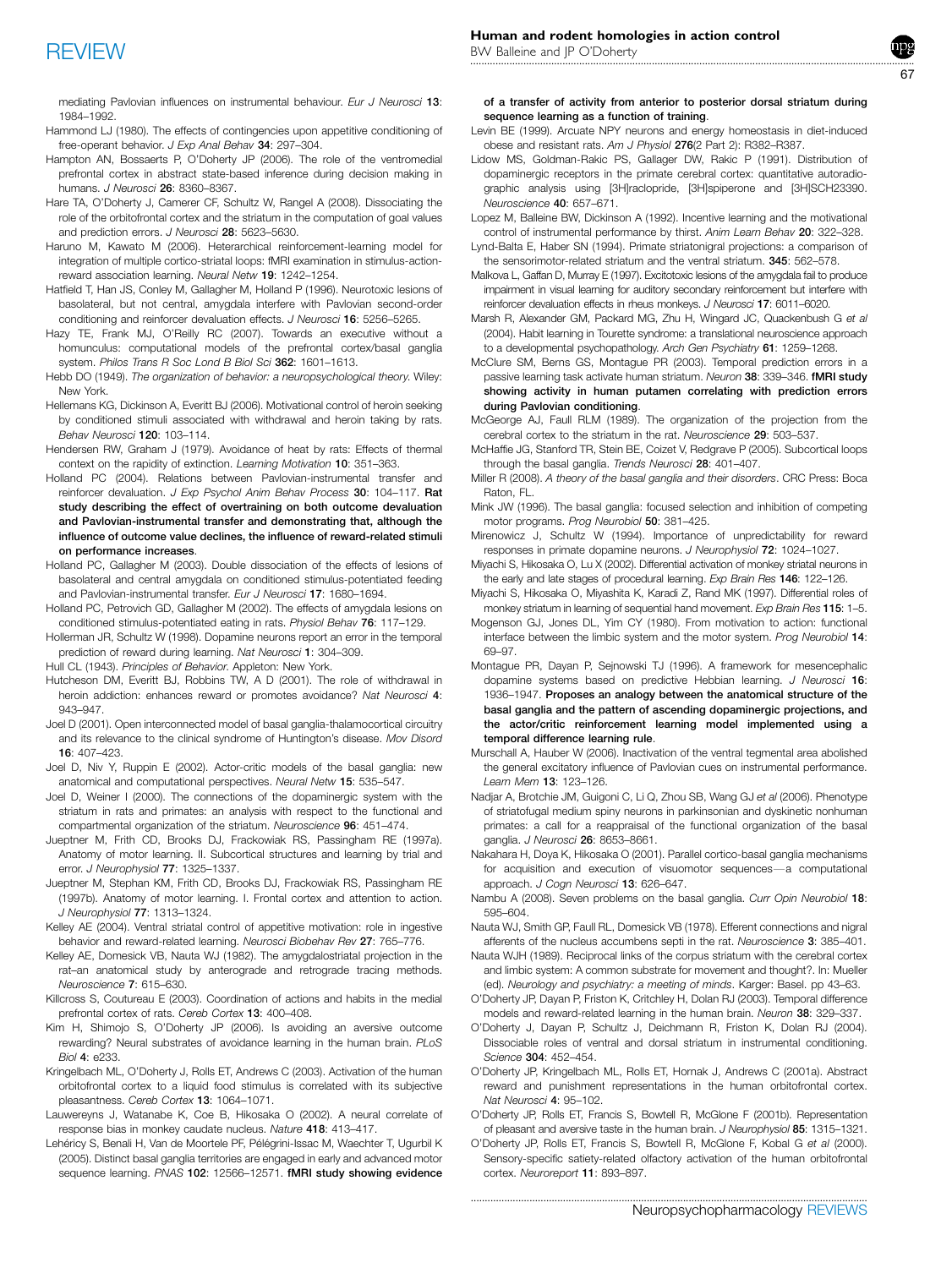- <span id="page-20-0"></span>Oades RD, Halliday GM (1987). Ventral tegmental (A10) system: neurobiology. 1. Anatomy and connectivity. Brain Res 434: 117–165.
- Ongür D, Price JL (2000). The organization of networks within the orbital and medial prefrontal cortex of rats, monkeys and humans. Cereb Cortex 10: 206–219.
- Ostlund SB, Balleine BW (2005). Lesions of medial prefrontal cortex disrupt the acquisition but not the expression of goal-directed learning. J Neurosci 25: 7763–7770.
- Ostlund SB, Balleine BW (2007a). Instrumental reinstatement depends on sensoryand motivationally-specific features of the instrumental outcome. Learn Behav 35: 43–52.
- Ostlund SB, Balleine BW (2007b). Orbitofrontal cortex mediates outcome encoding in Pavlovian but not instrumental conditioning. J Neurosci 27: 4819–4825.
- Ostlund SB, Balleine BW (2008). Differential involvement of the basolateral amygdala and mediodorsal thalamus in instrumental action selection. J Neurosci 28: 4398–4405.
- Parkinson JA, Cardinal RN, Everitt BJ (2000). Limbic cortical-ventral striatal systems underlying appetitive conditioning. Prog Brain Res 126: 263–285.
- Parkinson JA, Dalley JW, Cardinal RN, Bamford A, Fehnert B, Lachenal G et al (2002). Nucleus accumbens dopamine depletion impairs both acquisition and performance of appetitive Pavlovian approach behaviour: implications for mesoaccumbens dopamine function. Behav Brain Res 137: 149–163.
- Parkinson JA, Olmstead MC, Burns LH, Robbins TW, Everitt BJ (1999). Dissociation in effects of lesions of the nucleus accumbens core and shell on appetitive pavlovian approach behavior and the potentiation of conditioned reinforcement and locomotor activity by D-amphetamine. J Neurosci 19: 2401–2411.
- Parkinson JA, Roberts AC, Everitt BJ, Di Ciano P (2005). Acquisition of instrumental conditioned reinforcement is resistant to the devaluation of the unconditioned stimulus. Q J Exp Psychol B 58: 19-30.
- Paton JJ, Belova MA, Morrison SE, Salzman CD (2006). The primate amygdala represents the positive and negative value of visual stimuli during learning. Nature 439: 865–870.
- Percheron G, Filion M (1991). Parallel processing in the basal ganglia: up to a point. Trends Neurosci 14: 55–59.
- Pessiglione M, Seymour B, Flandin G, Dolan RJ, Frith CD (2006). Dopaminedependent prediction errors underpin reward-seeking behaviour in humans. Nature 442: 1042–1045. Pharmacological fMRI study showing that modulation of dopamine even systemically in humans directly influences prediction error signals in human striatum during instrumental learning, providing evidence for a dopaminergic involvement in the BOLD prediction error signal.
- Petrovich GD, Setlow B, Holland PC, Gallagher M (2002). Amygdalo-hypothalamic circuit allows learned cues to override satiety and promote eating. J Neurosci 22: 8748–8753.
- Pickens CL, Saddoris MP, Setlow B, Gallagher M, Holland PC, Schoenbaum G (2003). Different roles for orbitofrontal cortex and basolateral amygdala in a reinforcer devaluation task. J Neurosci 23: 11078–11084.
- Plassmann H, O'Doherty J, Rangel A (2007). Orbitofrontal cortex encodes willingness to pay in everyday economic transactions. J Neurosci 27: 9984-9988. fMRI study showing that medial orbitofrontal cortex (part of vmPFC) correlates with decision values for food rewards, a finding consistent with a role for this region in encoding the incentive value of goal-states.
- Preuss TM (1995). Do rats have prefrontal cortex? The Rose-Woolsey-Akert program reconsidered. J Cogn Neurosci 7: 1–24.
- Reardon F, Mitrofanis J (2000). Organisation of the amygdalo-thalamic pathways in rats. Anat Embryol (Berl) 201: 75–84.
- Rescorla RA (1994). Transfer of instrumental control mediated by a devalued outcome. Anim Learn Behav 22: 27–33. Reports the important behavioral demonstration in rodents that devaluation of the outcome associated with a stimulus does not affect the ability of that stimulus to select actions that are associated with that outcome.
- Rescorla RA, Wagner AR (1972). A theory of Pavlovian conditioning: Variations in the effectiveness of reinforcement and non-reinforcement. In: Black AH, Prokasy WF (eds). In: Classical conditioning II: Current research and theory. Appleton-Century-Crofts: New York. pp 64–99.
- Reynolds JN, Hyland BI, Wickens JR (2001). A cellular mechanism of rewardrelated learning. Nature 413: 67–70. Describes evidence that the substantia nigra dopaminergic afferents on dorsolateral striatum subserve the reinforcement signal supporting sensory-motor association.
- Rodgers KM, Benison AM, Klein A, Barth DS (2008). Auditory, somatosensory, and multisensory insular cortex in the rat. Cereb Cortex 18: 2941–2951.
- Rolls ET, Kringelbach ML, de Araujo IE (2003). Different representations of pleasant and unpleasant odours in the human brain. Eur J Neurosci 18: 695–703.
- Sadek AR, P.J. M, Bolam JP (2007). A single-cell analysis of intrinsic connectivity in the rat globus pallidus. J Neurosci 27: 6352-6362.
- Saint-Cyr JA, Taylor AE, Nicholson K (1995). Behavior and the basal ganglia. Adv Neurol 65: 1–28.
- Schoenbaum G, Chiba AA, Gallagher M (1998). Orbitofrontal cortex and basolateral amygdala encode expected outcomes during learning. Nat Neurosci 1: 155–159.
- Schonberg T, Daw ND, Joel D, O'Doherty JP (2007). Reinforcement learning signals in the human striatum distinguish learners from nonlearners during reward-based decision making. J Neurosci 27: 12860-12867.
- Schultz W (1998). Predictive reward signal of dopamine neurons. J Neurophysiol 80: 1–27.
- Schultz W, Dayan P, Montague PR (1997). A neural substrate of prediction and reward. Science 275: 1593–1599.
- Seeley RJ, Matson CA, Chavez M, Woods SC, Dallman MF, Schwartz MW (1996). Behavioral, endocrine, and hypothalamic responses to involuntary overfeeding. Am J Physiol 271(3 Part 2): R819-R823.
- Shanks DR, Dickinson A (1991). Instrumental judgment and performance under variations in action-outcome contingency and contiguity. Mem Cognition 19: 353–360.
- Shidara M, Aigner TG, Richmond BJ (1998). Neuronal signals in the monkey ventral striatum related to progress through a predictable series of trials. *J Neurosci* 18: 2613–2625.
- Small DM, Gregory MD, Mak YE, Gitelman D, Mesulam MM, Parrish T et al (2003). Dissociation of neural representation of intensity and affective valuation in human gustation. Neuron 39: 701–711.
- Sutton RS, Barto AG (1998). Reinforcement Learning: An Introduction. MIT Press: Cambridge, MA.
- Talmi D, Seymour B, Dayan P, Dolan RJ (2008). Human pavlovian-instrumental transfer. J Neurosci 28: 360-368. Human fMRI study showing that general Pavlovian-instrumental transfer effects are associated with activity in human nucleus accumbens, consistent with effects found in the rodent.
- Tanaka SC, Balleine BW, O'Doherty JP (2008). Calculating consequences: Brain systems that encode the causal effects of actions. *J Neurosci* 28: 6750–6755.
- Tanaka SC, Doya K, Okada G, Ueda K, Okamoto Y, Yamawaki S (2004). Prediction of immediate and future rewards differentially recruits cortico-basal ganglia loops. Nat Neurosci 7: 887–893.
- Tanaka SC, Samejima K, Okada G, Ueda K, Okamoto Y, Yamawaki S et al (2006). Brain mechanism of reward prediction under predictable and unpredictable environmental dynamics. Neural Netw 19: 1233–1241.
- Tremblay L, Schultz W (1999). Relative reward preference in primate orbitofrontal cortex. Nature 398: 704–708.
- Tricomi E, Balleine BW, O'Doherty JP (2009). A specific role for posterior dorsolateral striatum in human habit learning. Eur J Neurosci 29: 2225-2232. Provides behavioral evidence that in humans as in rodents, over-training can render the control of actions habitual, as assessed by sensitivity to outcome devaluation. Morevoer activity in human posterior dorsal striatum was found to track the behavioral development of habits.
- Uylings HB, Groenewegen HJ, Kolb B (2003). Do rats have a prefrontal cortex? Behav Brain Res 146: 3–17.
- Valentin VV, Dickinson A, O'Doherty JP (2007). Determining the neural substrates of goal-directed learning in the human brain. J Neurosci 27: 4019-4026. fMRI study using an outcome devaluation manipulation showing that human ventromedial prefrontal cortex exhibits a response profile consistent with goal-directed learning.
- Wang R, Liu X, Hentges ST, Dunn-Meynell AA, Levin BE, Wang W et al (2004). The regulation of glucose-excited neurons in the hypothalamic arcuate nucleus by glucose and feeding-relevant peptides. Diabetes 53: 1959–1965.
- Wang SH, Ostlund SB, Nader K, Balleine BW (2005). Consolidation and reconsolidation of incentive learning in the amygdala. J Neurosci 25: 830-835.
- Wasserman EA, Chatlosh DL, Neunaber DJ (1983). Perception of causal relations in humans: Factors affecting judgments of response-outcome contingencies under free-operant procedures. Learn Motivation 14: 406–432.
- Wassum K, Ostlund S, Maidment N, Balleine B (2009). Distinct opioid circuits determine the palatability and desirability of rewarding events. PNAS 106: 12512–12517.
- Williams BA (1989). The effect of response contingency and reinforcement identity on response suppression by alternative reinforcement. Learn Motivation 20: 204–224.
- Williams DR (1965). Classical conditioning and incentive motivation. In: Prokasy WF (ed). Classical Conditioning. Appleton-Century-Crofts: New York. pp 340–357.
- Winston JS, Gottfried JA, Kilner JM, Dolan RJ (2005). Integrated neural representations of odor intensity and affective valence in human amygdala. J Neurosci 25: 8903–8907. fMRI study providing evidence that human amygdala activation reflects an interaction between valence and intensity of an olfactory stimulus rather than merely one or other of those alone,